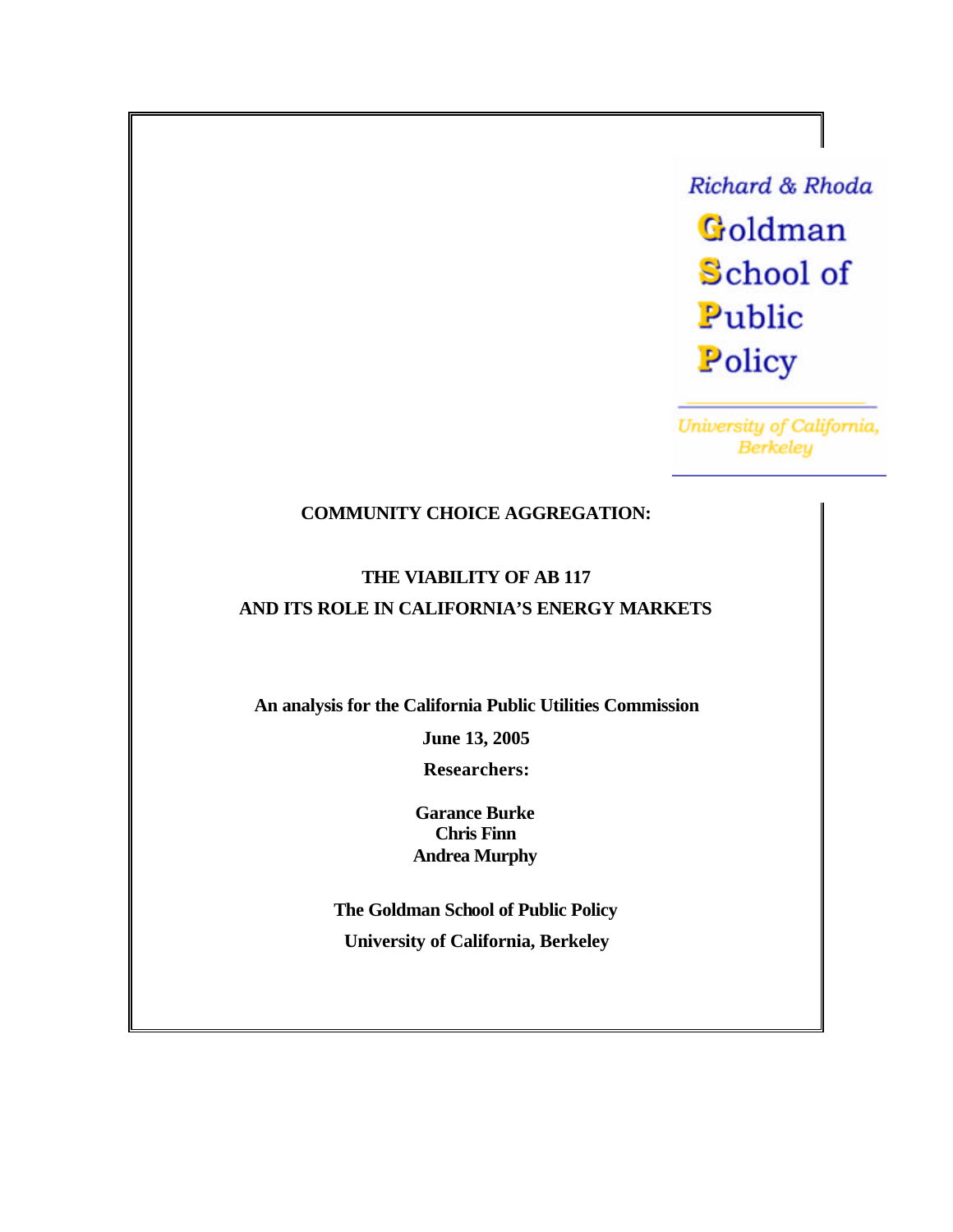| I.  |                                                 |  |  |  |
|-----|-------------------------------------------------|--|--|--|
| П.  |                                                 |  |  |  |
|     |                                                 |  |  |  |
|     |                                                 |  |  |  |
|     |                                                 |  |  |  |
|     |                                                 |  |  |  |
|     |                                                 |  |  |  |
|     |                                                 |  |  |  |
|     |                                                 |  |  |  |
|     |                                                 |  |  |  |
| Ш.  |                                                 |  |  |  |
|     |                                                 |  |  |  |
|     |                                                 |  |  |  |
|     |                                                 |  |  |  |
|     |                                                 |  |  |  |
|     |                                                 |  |  |  |
|     |                                                 |  |  |  |
|     |                                                 |  |  |  |
| IV. |                                                 |  |  |  |
|     |                                                 |  |  |  |
|     |                                                 |  |  |  |
|     |                                                 |  |  |  |
|     | "True-Up" and Current Procurement Proceedings16 |  |  |  |
|     |                                                 |  |  |  |
|     |                                                 |  |  |  |
|     | $Politics \dots 20$                             |  |  |  |
| V.  |                                                 |  |  |  |
|     |                                                 |  |  |  |
|     |                                                 |  |  |  |
|     |                                                 |  |  |  |
|     |                                                 |  |  |  |
|     |                                                 |  |  |  |
|     |                                                 |  |  |  |
|     |                                                 |  |  |  |
|     |                                                 |  |  |  |
|     |                                                 |  |  |  |
|     |                                                 |  |  |  |
|     |                                                 |  |  |  |
|     |                                                 |  |  |  |
|     |                                                 |  |  |  |

# **Table of Contents**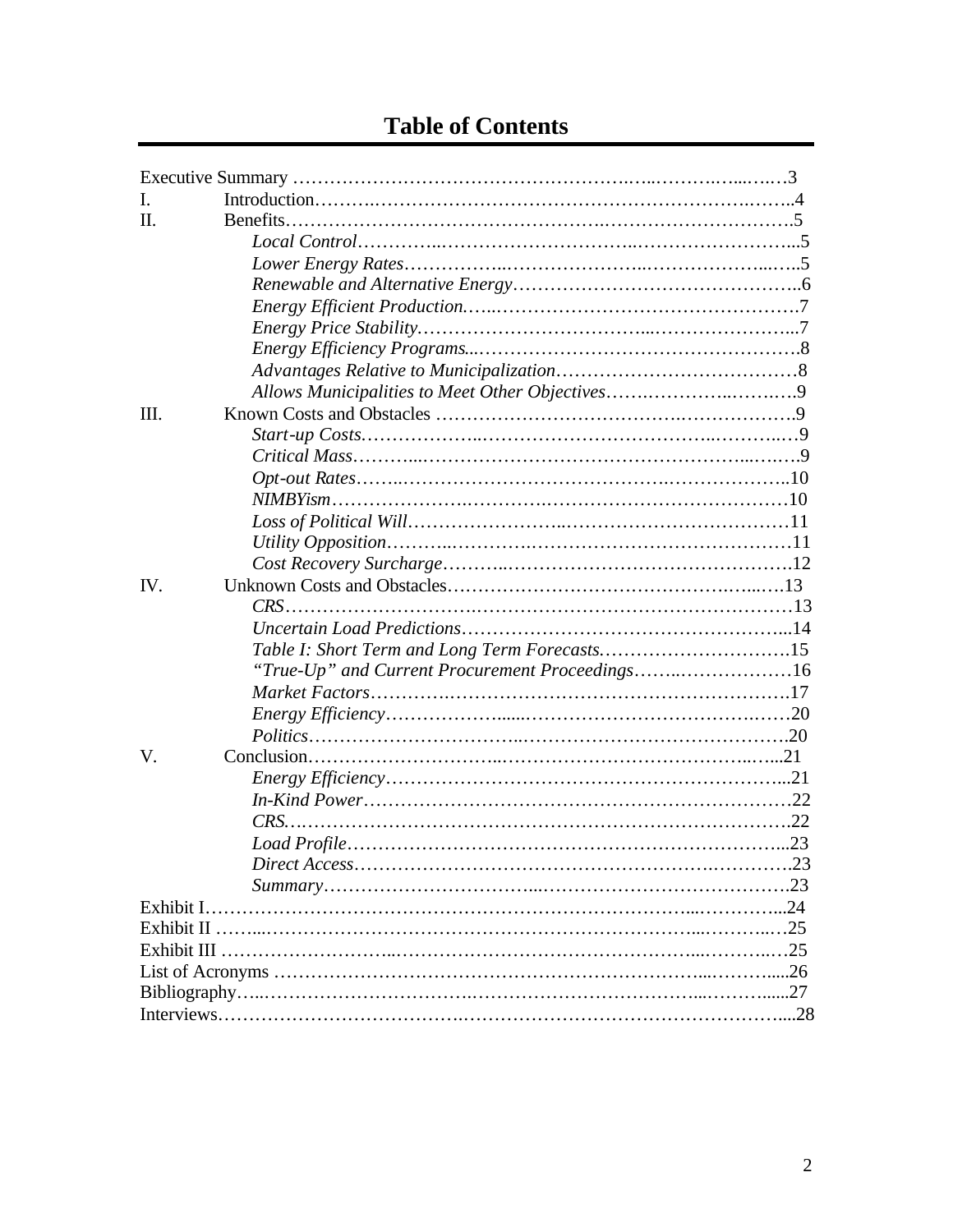#### **EXECUTIVE SUMMARY**

California State Assembly Bill 117 (AB 117), passed and signed into law in 2002, gave California cities and counties the ability to aggregate the electric loads of residents, businesses and public facilities to facilitate the purchase and sale of electrical energy in a more competitive market.

Though the law was passed in 2002, no cities or counties have yet implemented such a Community Choice Aggregation (CCA). Several dozen local governments have expressed interest in forming a CCA, but the future role of CCAs in California's energy markets is still uncertain. Since California's earlier period of competitive deregulation, some 12.7% of the load formerly provided by the three main utilities is now supplied by competitive Electric Service Providers (ESPs).

Existing Community Choice Aggregation programs in other states, as well as studies performed specifically for local California communities, indicate substantial benefits for consumers and communities. For example, customers of the Cape Light Compact in Massachusetts saved between 11 and 22% on the generation portion of their bill, while estimated savings in San Francisco range from a Net Present Value (NPV) of \$266 million over 30 years<sup>1</sup> to \$1.47 billion over 20 years.<sup>2</sup> CCAs can also offer energy independence, price stability and more efficient Energy Efficiency programs. Increased reliance on renewable and alternative energies and boosts to local employment are gains that may also reflect local values.

CCAs would also incur known costs, such as costs for feasibility studies, political opportunity costs, and administrative costs. A host of unknown costs and obstacles, including many issues to be heard in Phase II proceedings, will play a role in determining the model's viability.

The demonstrated and predicted benefits lead us to conclude that CCAs hold the potential for a substantial improvement in the energy market and increased efficiency. Nonetheless, the viability of AB 117 revolves largely around several key uncertainties and the actions of those involved. The keys involve cost-shifting and the extent to which CCA customers may be mandated to cover costs incurred by the investor-owned utilities.

Resolution of these issues will depend partly on CPUC findings regarding the awarding of Energy Efficiency funds and In-kind power to CCAs. CCA proponents may affect this process by proposing amendments to AB 117 to clarify language and by making a case in CPUC proceedings for in-kind power.

A CCA-favorable resolution would also depend on potential CCA proponents' successfully navigating the procurement process timeline, which may result in a lower CRS. These efforts can be supported by improving transparency in the procurement review process. CCA proponents can also work together to improve the viability of CCAs politically and administratively.

<sup>&</sup>lt;sup>1</sup> "Community Choice Aggregation Draft Implementation Plan," San Francisco Public Utilities Commission, April 7, 2005, Ch. 1 p.6, Ch. 4 p.6.

<sup>&</sup>lt;sup>2</sup> Electric Financial Feasibility Study," R.W. Beck, Inc., January 2004, p.ES-2.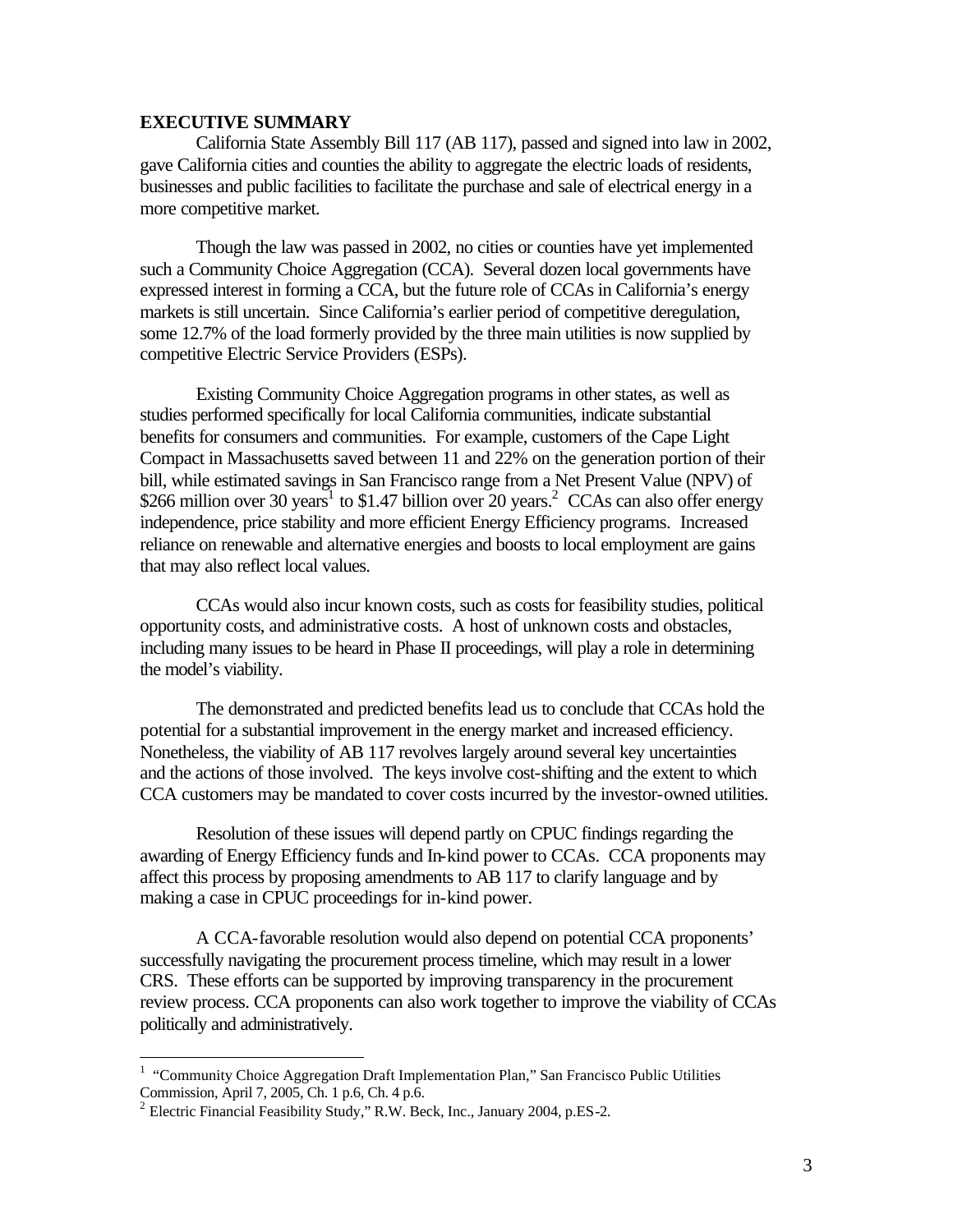#### **I. Introduction**

AB117 was passed in partial response to and as a result of the California energy crisis of 2000-2001. As a result of the crisis, many concerns other than the simple price of electricity became of high priority for consumers and policymakers. Issues such as reliability and energy independence moved to the forefront, along with price stability. Many communities had already expressed support for increased reliance on renewable and alternative sources of energy. Given the high fossil fuel content of much of the energy on the market during the energy crisis, demand for green sources of power increased.

Areas such as Los Angeles stood out during the crisis, as they exhibited a certain level of energy independence by running on municipalized energy. Rather than suffering during the energy shortage and worrying about the blackouts affecting the state, Los Angeles experienced a surplus of energy and was able to sell that surplus on the market.

Cities such as San Francisco considered similar alternatives, and had two such proposals on the ballot in 2001. One was to create a Municipal Utility District in conjunction with its neighboring city Brisbane; the other was to form a similar Municipal Water and Power Authority. During the same election voters overwhelmingly passed a bond initiative to allow the City to issue bonds up to \$100 million for the development of solar power, demonstrating a willingness to pay for the more expensive alternative.

Even before the California energy crisis, other states had passed Community Choice laws. Massachusetts (1997) and Ohio (1999) have the most established versions of Community Choice Aggregation in place, and both have demonstrated positive effects for consumers. In California, 26 cities originally participated in a study with Navigant Consulting, Inc. to determine the feasibility of forming a CCA. Other cities have conducted similar feasibility studies. The results indicate hundreds of millions of dollars in savings, in addition to a doubling of the Renewable Portfolio Standard to 40% renewables, increased employment and other benefits.

Despite the apparent benefits, the future role that CCAs will play in California's energy markets is uncertain. To date, no city or county has yet established a CCA in California. The known costs and obstacles may hold back the development of some CCAs, especially those with small or less-than-ideal load profiles. These can be easily offset in some cases, or at least allow for a prediction of whether or not certain cities or counties will choose to establish a CCA. This would then allow for a reasonable estimation of the role CCAs would play in the California market.

The uncertainties seem to be the largest variable in determining the viability of CCAs. How the CPUC resolves key questions and what role the potential CCAs play in helping shape policy and in determining the costs allocated to local governments that seek to pursue this model will largely determine whether industrial, commercial, residential and public consumers enjoy the potential benefits of competitive deregulation and aggregation.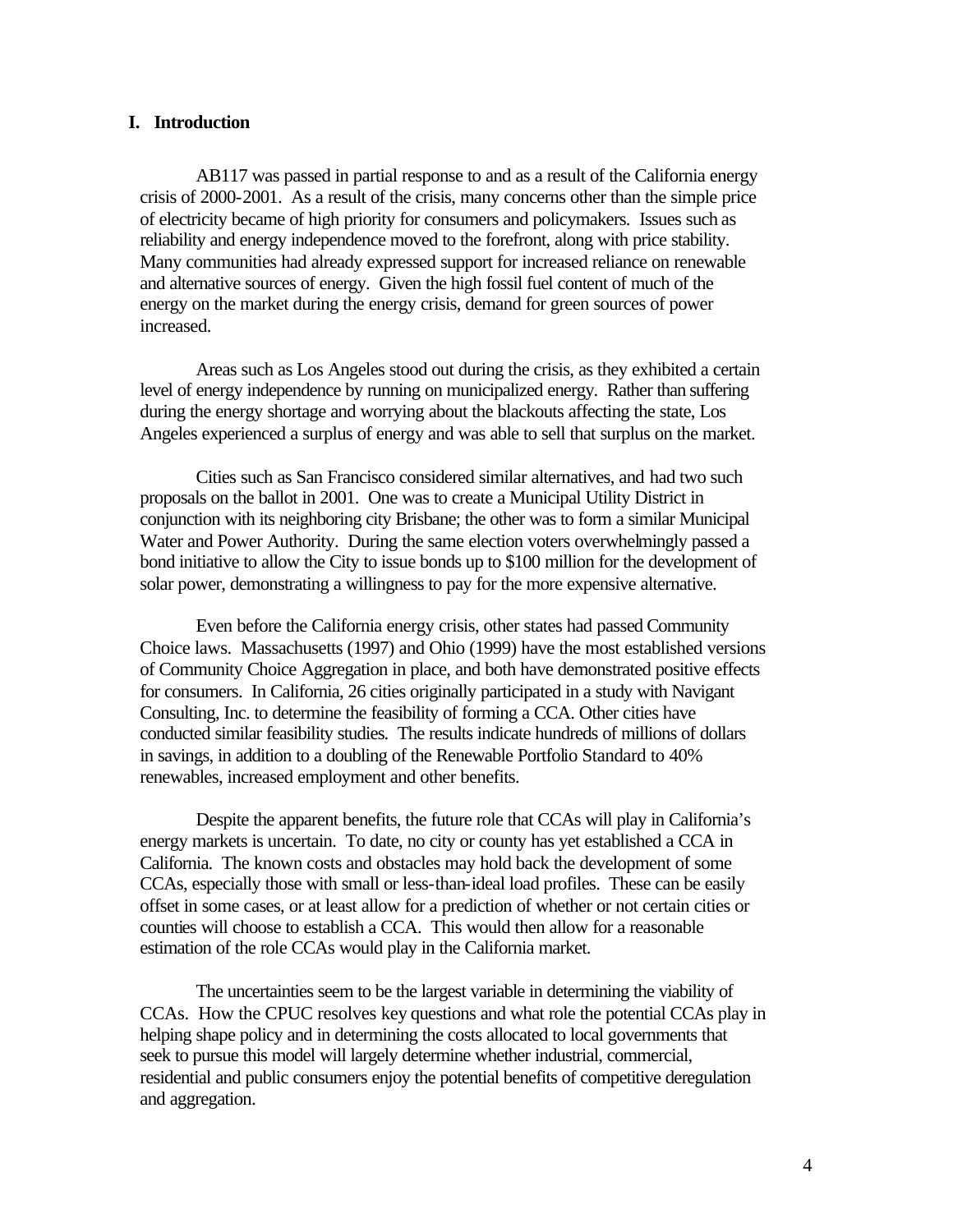Predicting the impact that CCAs may have on statewide energy planning first requires an understanding of the associated benefits and costs. The extent to which benefits from aggregation outweigh the costs, factoring in local values and objectives, determines the number of communities that will implement such programs. Uncertainty is a further factor affecting community decisions. A discussion of these factors is presented below, in the following order: benefits; known costs and obstacles; and unknown costs and obstacles.

#### **II. Benefits**

#### *Local Control*

One of the most prominent features of Community Choice Aggregation is that it provides communities with local control over energy decisions. Power over energy generation is removed from the hands of the state's three investor-owned utilities ("IOUs") and put into the hands of aggregators, usually cities, counties or joint power authorities ("JPAs"). This allows the CCA to not only choose *who* provides their community's energy generation, but also *what* provides it. CCAs actively choose between energy service providers ("ESPs") based on price but also on the source of energy generation.

#### *Lower Energy Rates*

 $\overline{a}$ 

CCAs hold promise for providing consumers with lower energy costs relative to the status quo. Because community choice opens up California's energy markets, competition is expected to yield cost savings, as regulatory capture by the IOUs falls.

Feasibility studies conducted for selected California communities predict significant cost savings under aggregation. Twenty-three cities, towns, and/or counties interested in aggregation hired Navigant Consulting, Inc. ("Navigant") to conduct feasibility analyses. (A list of these 23 communities can be found in Exhibit 1.) To date, 11 of the 13 feasibility studies have been completed and show an average benefit of 5 percent in generation cost savings from 2006 to 2024.

San Francisco, which is not one of the communities included in Navigant's study, has used other organizations to conduct feasibility analyses. The San Francisco Public Utilities Commission ("SFPUC") calculated a best-case scenario total savings of 8 percent for San Francisco ratepayers over 30 years, equivalent to a net present value  $\sim$  ('NPV'') of \$266 million.<sup>3</sup> R.W. Beck, Inc. ("R.W. Beck'') also conducted a feasibility analysis for San Francisco, finding base-case savings ranging from a NPV of \$750 million to \$1.47 billion, using a 20-year time horizon.<sup>4</sup>

CCAs are operating presently in both Massachusetts and Ohio and may be used to exemplify the potential savings under aggregation. Massachusetts was the first state to

<sup>&</sup>lt;sup>3</sup> "Community Choice Aggregation Draft Implementation Plan," San Francisco Public Utilities Commission, April 7, 2005, Ch. 1 p.6, Ch. 4 p.6.

<sup>&</sup>lt;sup>4</sup> "San Francisco Local Agency Formation Commission: Electric Financial Feasibility Study," R.W. Beck, Inc., January 2004, p.ES-2.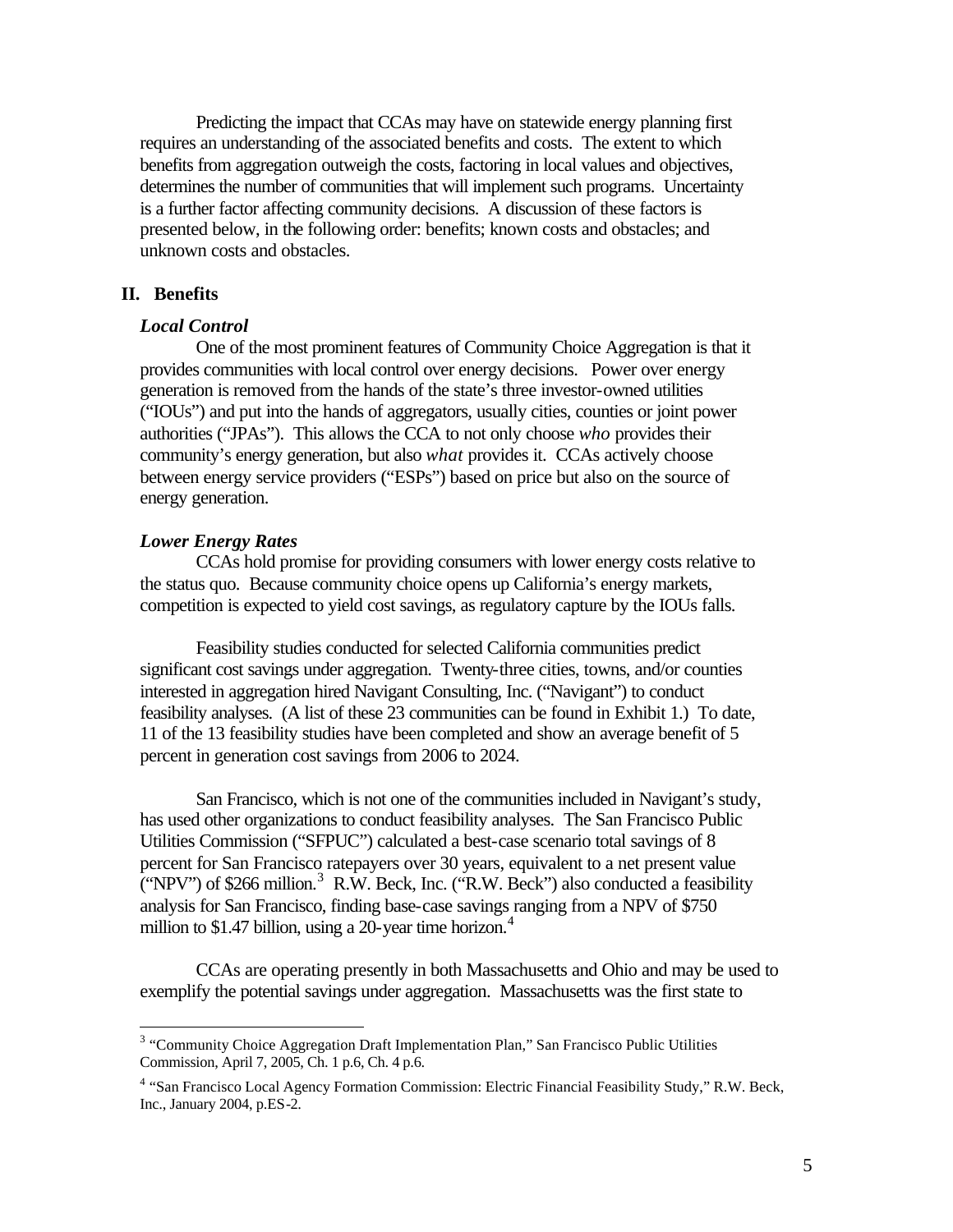pass such a program. Their "Community Choice Rule" was enacted in November of 1997 and became effective on March 1, 1998. The most prominent Massachusetts CCA is the Cape Light Compact, composed of 21 towns in the southeastern portion of the state. In 2002, the Compact successfully negotiated with Mirant Corporation to provide cheaper power to 45,000 customers not eligible for lower state-set rates because they signed up for power on or after March 1, 1998. These patrons achieved between 11 and 22 percent generation savings, or between \$3.50 and \$7 per month for the average customer.<sup>5</sup> Presently, the Cape Light Compact buys power on behalf of 197,000 customers.

Ohio was the second state to enact CCA legislation, as part of their 1999 electric deregulation legislation. Ohio's success with aggregation is well documented: more than  $600,000$  customers took part.<sup>6</sup> Parma was the first city in Ohio to get voter approval to aggregate in March 2000.<sup>7</sup> The CCA, which now serves 90,000 residents, attained a 17percent discount on electricity generation, equivalent to a savings of \$60 to \$75 per year for most residential households.<sup>8</sup> A second notable CCA is the Northeast Ohio Public Energy Council, which serves 455,000 customers in 112 communities. In the spring of 2001, the council signed an agreement with Green Mountain Energy to provide its energy generation. The agreement, for September 2001 to 2006, called for 2 percent of generation from renewable sources, and generated customer-specific savings ranging from 1 percent to 15 percent. Total cost savings over the life of the contract are estimated to be  $$10$  million.<sup>9</sup>

### *Renewable and Alternative Energy*

 $\overline{a}$ 

To the extent that a CCA values renewable and alternative energy generation over and above the levels mandated by the state's renewable portfolio standard ("RPS"),  $^{10}$  it can partner with an ESP that provides a specific portfolio of energy generation sources or procures renewable energy itself via capital investment. Increasing reliance on renewable energy sources appears to be a preference for many of those California communities presently interested in CCA formation. At the request of study participants, Navigant's feasibility analyses assumed attainment of double the renewable levels mandated by the RPS, to reach 40 percent renewable power by 2017. Even with an increased reliance on

<sup>5</sup> Whitcomb, Robert. "Bundling Municipal Electricity," *Providence Journal-Bulletin*, April 25, 2002.

<sup>6</sup> "States Turn to Aggregation to Boost Markets, But Track Record Mixed So Far." *Power Markets Week*, March 31, 2003.

<sup>&</sup>lt;sup>7</sup> Sahley, Caroline. "Electric Consumer Aggregation Options: An Introductory Guide for Non-Profits, Local Governments, and Community Leaders," Green Energy Ohio, May 2001.

<sup>&</sup>lt;sup>8</sup> Brown, Matthew. "An Analysis of Opt-Out Aggregation in Ohio and Massachusetts," September 2002. Prepared for the National Center for Appropriate Technology's National Energy Affordability and Accessibility Project.

<sup>9</sup> Brown, Matthew. "An Analysis of Opt-Out Aggregation in Ohio and Massachusetts," September 2002. Prepared for the National Center for Appropriate Technology's National Energy Affordability and Accessibility Project.; and Sahley, Caroline. "Electric Consumer Aggregation Options: An Introductory Guide for Non-Profits, Local Governments, and Community Leaders," Green Energy Ohio, May 2001.

 $10$  California's renewable portfolio standard requires that all electricity generators procure at least 20 percent of their energy from renewable sources by 2017.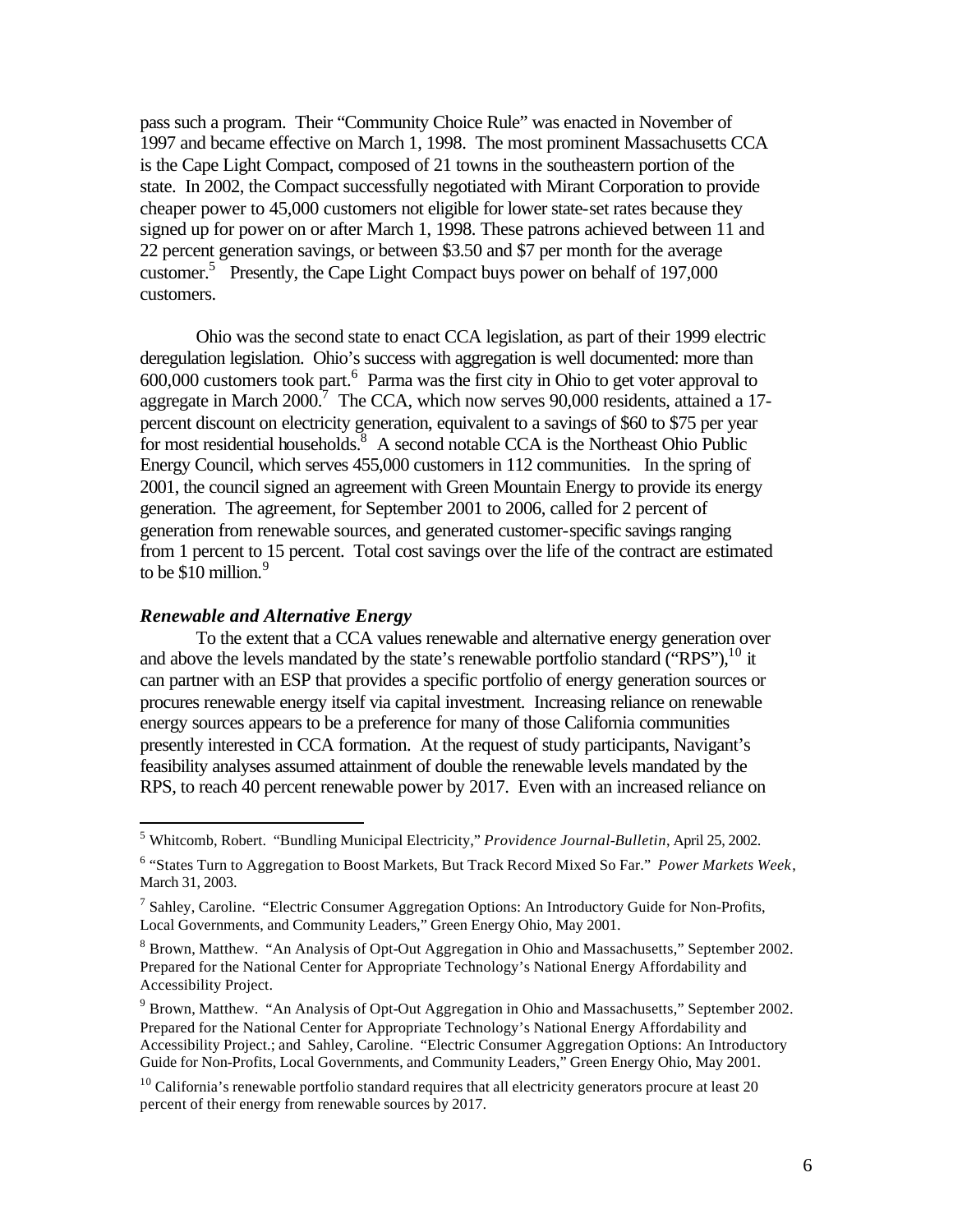renewable energy, CCAs are generally predicted to remain as cost effective, if not more so, than the status quo under the IOUs. Navigant predicts realized total electricity cost savings (including the utility's charges for delivery) of between -1 percent and 5 percent, with an average benefit of approximately 3 percent under this scenario. (Note that these results assume that CCAs are able to finance new renewable energy resource development instead of purchasing from the wholesale market.) These positive results underestimate the benefits, as the Navigant studies did not include energy efficiency in the studies. Based on these positive results, the seven participants in the Bay Area have established a goal of achieving a 50-percent renewable energy level.

#### *Energy Efficient Production*

A CCA can encourage the development of new energy generation facilities either through contracting with ESPs or by funding such initiatives directly. Development of new generation, whether renewable or fossil-fueled, will displace production from old, inefficient generation sources (such as coal or oil-fired plants), which can significantly reduce the environmental impacts of electricity production. According to the California Energy Commission, current natural gas-fired generation units can operate 30 to 40 percent more efficiently than the 1960's-era generators that are currently online in California. For every kWh produced from a new generation resource, there would be up to 40 percent less natural gas used in production and even greater reductions in air emissions and greenhouse gases.<sup>11</sup>

#### *Energy Price Stability*

 $\overline{a}$ 

CCAs may also provide consumers with energy price stability relative to the current IOU system. Traditional energy sources are subject to limited supply and uncertain price. Through increasing their reliance on alternative and renewable sources of energy, CCAs may buffer themselves from future energy spikes. Navigant's feasibility analyses have estimated that by 2018, the market price of renewable energy is expected to be no greater than the cost of conventional generation resources. CCAs are able to finance conventional and renewable energy projects, which allows them to avoid the wholesale energy market for a portion of their power needs and further buffers them from market fluctuations. Finally, CCAs will lock in multi-year energy prices under contracts with ESPs, thus shielding themselves from short-term energy fluctuations.<sup>12</sup> Business customers in particular tend to value predictability in their energy costs for use in financial planning. Rate stability can be a feature used to attract new businesses into a community or retain those that may be considering leaving due to high and unstable energy costs.

<sup>&</sup>lt;sup>11</sup> "Community Choice Aggregation: Base Case Feasibility Evaluation County of Marin," Navigant Consulting Inc., March 2005.

 $12$  However, CCAs will periodically need to renegotiate these long-term contracts that will be subject to then-current market conditions, meaning that there is not a complete buffer from risk and the ESP may embed a risk premium into the rate structure of the long-term contract. Nevertheless, energy stability from CCAs is expected to be a net benefit.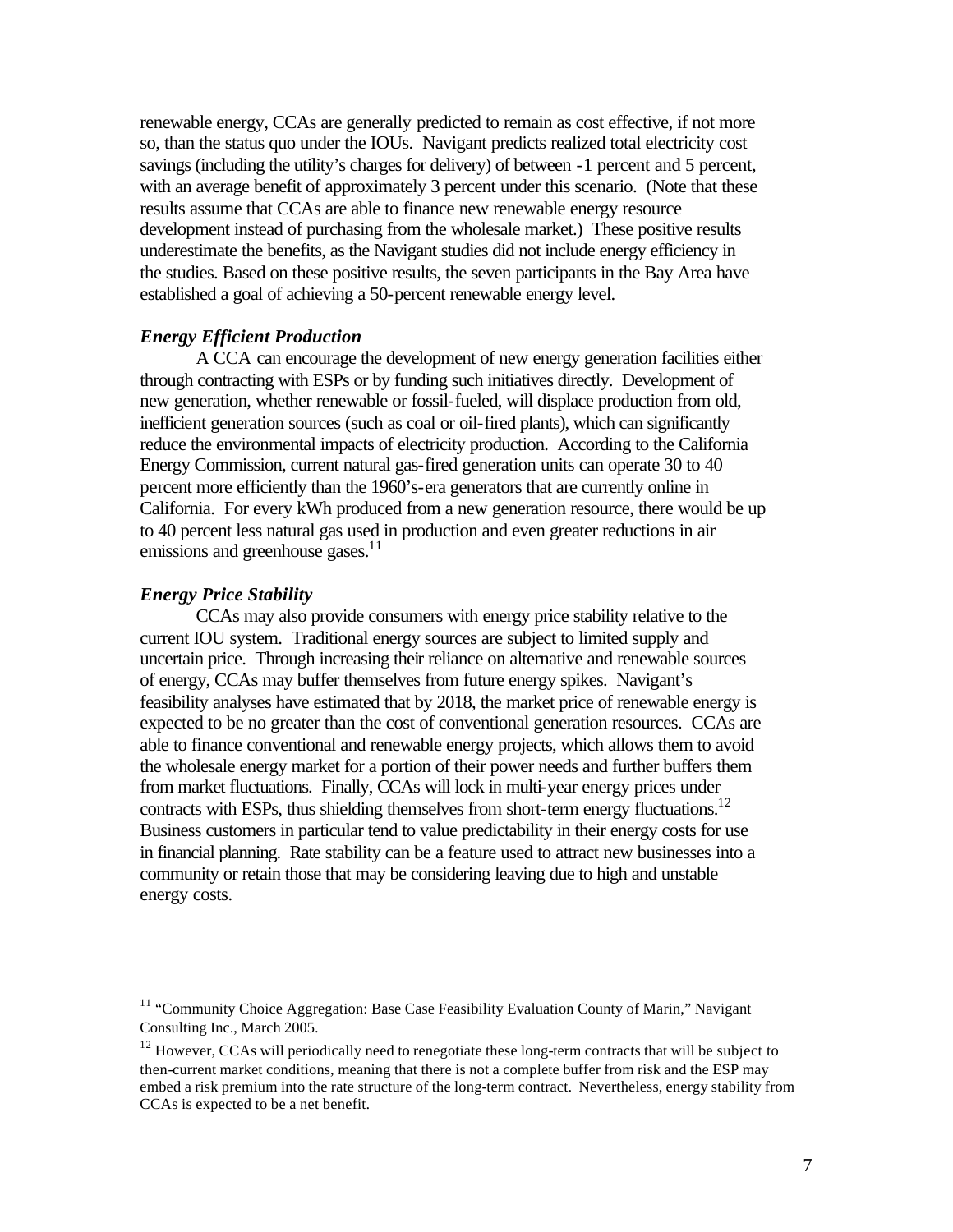#### *Energy Efficiency Programs*

California residents currently pay 2.87% of their electricity bills in a public goods charge, a portion of which goes to energy efficiency programs. Total energy efficiency funds are currently estimated at \$1 billion for 2006-2008. Community Choice Aggregators would have the ability to apply to become administrators for such programs as well as issue proposals for programs that might be more suitable for their customer base. The CPUC may also consider ordering energy efficiency program administrators to direct more programs toward CCAs to guarantee equity in the distribution of energy efficiency benefits.<sup>13</sup>

Studies by SESCO, Inc. have found that energy efficiency programs administered by the IOUs are less efficient than competitive programs<sup>14</sup>. If energy efficiency monies were allocated to CCAs, better managed programs could result in conservation, which in turn, could lead to cost savings for CCA customers.

#### *Advantages Relative to Municipalization*

CCAs are expected to form more quickly and carry less risk than municipalization – the primary alternative to CCA formation. CCAs also have an advantage relative to a municipal utility in that they do not incur as much political opposition. In 2000, the city of Davis was prevented from placing a proposal to create a municipal utility on the ballot, despite thousands of petition signatures, due to a LAFCo veto. A second advantage is that CCAs have less associated risk and fewer fixed costs than do municipal utilities. CCAs do not need to finance or generate their community's full energy needs (although they may undertake a portion, should they choose). The states' IOUs remain the "provider of last resort," which carries less risk than a municipal utility. Furthermore, a CCA would not own the distribution system within its community, unlike a municipal utility, which is one reason why the start-up costs for an aggregator tend to be significantly lower. Municipalization can also lead government agencies to spend valuable public funds purchasing outdated expensive IOU infrastructure and assets, while CCAs are not subject to the same likelihood.

While CCAs may offer advantages over municipalization for some localities, they do not preclude municipalization. For localities that wish to move toward municipalization, CCAs offer the ability to establish government involvement in electricity procurement at a lower start-up cost. A CCA may allow a community to increase its administrative capacity, as well as its generational and infrastructural capacity over a longer period of time to ease the transition toward municipalization. One plan in San Francisco, for example, would result in the construction and development of alternative and renewable energy sources via municipal bond funding, which requires that such sources eventually become the property of the City either upon termination of contract with the ESP or retirement of the bonds.

 $13$  AB 117, 381.1(c)

<sup>&</sup>lt;sup>14</sup> "The Myth of IOU Cost-Effectiveness: Reply Comments of SESCO, Inc. on Proposals For Energy Efficiency Administrative Structure." Esteves, Richard M., SESCO, Inc. May 5, 2004. CPUC Ruling R01- 08-028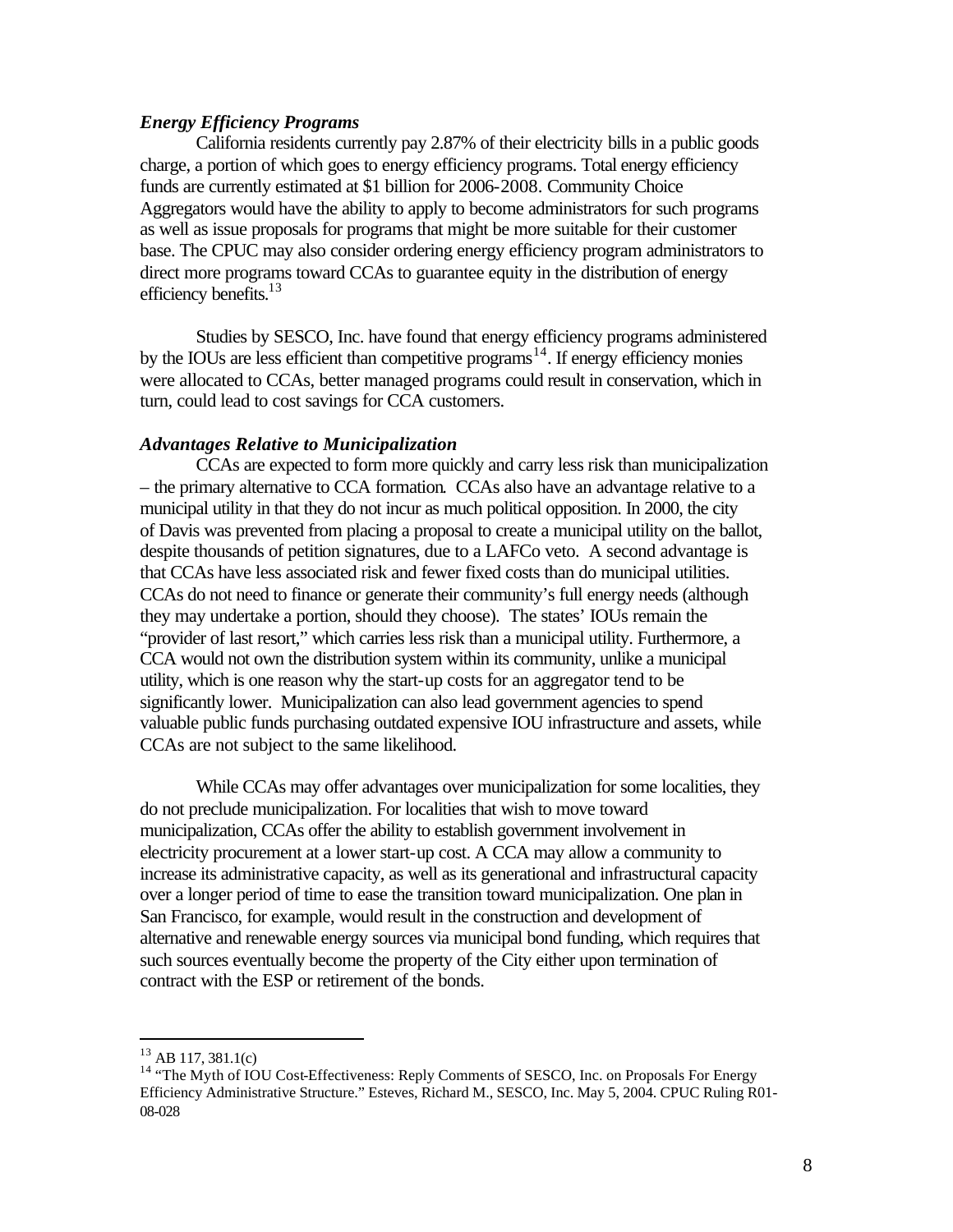#### *Allows Municipalities to Meet Other Objectives*

Communities can use CCAs as a mechanism to meet other local objectives. CCAs can be an instrument through which the local economy is supported. CCAs must administer the program, which if managed locally can be done via employing local workers. Developing local conventional or renewable power projects would direct additional funds into the local economy. Finally, CCAs that increase reliance on renewable sources of energy will have an associated ancillary benefit of reduced local and regional air pollution.

#### **III. Known Costs and Obstacles**

#### *Start-up Costs*

There are significant start-up costs associated with forming a CCA. In order to form a CCA, hundreds of hours must be spent preparing feasibility analyses, implementation plans, filing paperwork with the CPUC, attending workshops, educating residents and businesses, and networking/forming coalitions inside the city, and with other communities interested in forming CCAs. In addition to the time cost, there are significant monetary costs associated with formation, especially as private sector firms are used for specialized technical and operational assistance. These are costs that must be borne prior to the CCA ever receiving any revenue from ratepayers. The San Francisco Public Utilities Commission, for instance, estimates that the start-up costs for the six months prior to San Francisco CCA implementation would total at least \$5 million.<sup>15</sup>

- In addition to the fixed start-up costs, a CCA must functionally administer its program post-implementation including, but not limited to:
- power delivery scheduling;
- regulatory affairs;
- load forecasting;
- resource planning;
- service liaison with IOUs;
- consumer education, sales and marketing (including customer opt-out notification and processing); and
- customer service call centers.

Administration can be done fully or partially in-house through the CCA's ESP, or through another third party. If done in-house, the CCA would need to create an administration organization that may require recruiting outside skilled professional staff with electricity operations experience.

#### *Critical Mass*

 $\overline{a}$ 

Some municipalities may not be large enough and/or have the required load profile to make CCA formation economically viable. ESPs will be more willing to bid on a CCA proposal (and give them favorable energy rates) if they can anticipate with a high

<sup>&</sup>lt;sup>15</sup> "Community Choice Aggregation Draft Implementation Plan," San Francisco Public Utilities Commission, April 7, 2005, Ch. 7 p.20.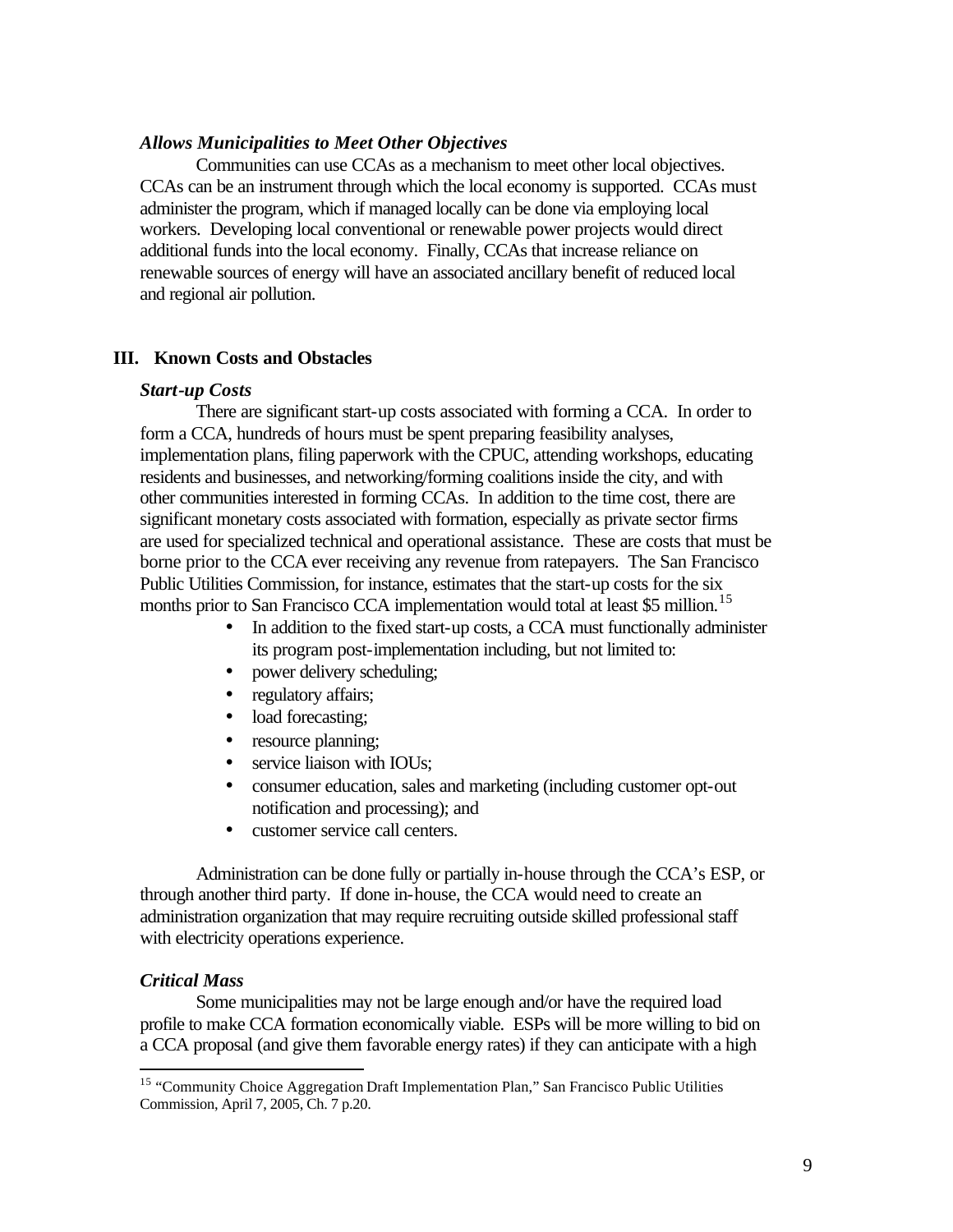degree of certainty what the load size and energy demand pattern is likely to be. A CCA with an uncertain load profile or a CCA that uses large amounts of power during weekdays and peak times will be less attractive than a group that uses large amounts of power in off-peak times, such as in the winter and during evenings. Industrial customers tend to be consumers with more predictable load profiles and are therefore more attractive to an ESP than are residential customers. Load size is another factor that will impact the CCA's ability to obtain favorable energy prices. A sufficiently large load size may be enough to obtain lower prices via economies of scale, since the ESP gains many customers with no associated marketing costs and low transaction costs.

Individual communities with an insufficient or unattractive load profile can become more attractive to ESPs through forming a Joint Powers Authority (JPA) with surrounding communities. The JPA structure can provide critical mass for CCAs and provides economies of scale by enabling common program operations that enhance the economic benefits available to the CCA.

#### *Opt-Out Rates*

AB 117 provides for opt-out provisions, meaning that customers in a CCA territory are automatically placed in the CCA unless they opt out. This is a significant advantage to CCA formation versus the alternative opt-in provisions, as it allows for lower marketing expenditures to educate a critical mass of customers who would otherwise have to opt in. With opt-out provisions consumer indifference works in favor of the CCA. A CCA can therefore focus on customer retention (as opposed to customer recruitment under opt-in provisions) – a far less expensive proposition.

As mentioned above, ESPs are less likely to bid favorably on an aggregation pool that has an uncertain load. The opt-out provision means that there is no guarantee that all CCA customers will subscribe to the program, and that the true customer base will not be known until after the fact. This introduces a further degree of uncertainty when determining demand and load profiles. However, the experiences of Massachusetts and Ohio have shown that this degree of uncertainty may not be very large. Massachusetts has seen just a 1 percent opt-out rate, with successful education efforts likely playing a large role.<sup>16</sup> Ohio has experienced a 3-percent opt-out rate, on average.

#### *NIMBYism*

 $\overline{a}$ 

To the extent that CCAs choose to procure their own renewable and/or alternative energy, the political feasibility of project sites may be a barrier to development. One prominent example is the Boston-based Cape Wind Associates' \$770 million wind farm project. The farm would be the first offshore wind-power installation in the U.S., located on a shoal just off Cape Cod, and would provide enough power for three out of four homes in the area. The location is a near-perfect site - the wind conditions are ideal, as is the depth of water, and the plant would be close enough to the shore to tap into the region's existing power grid. A report published by the Army Corps of Engineers on

<sup>&</sup>lt;sup>16</sup> Brown, Matthew. "An Analysis of Opt-Out Aggregation in Ohio and Massachusetts," September 2002. Prepared for the National Center for Appropriate Technology's National Energy Affordability and Accessibility Project.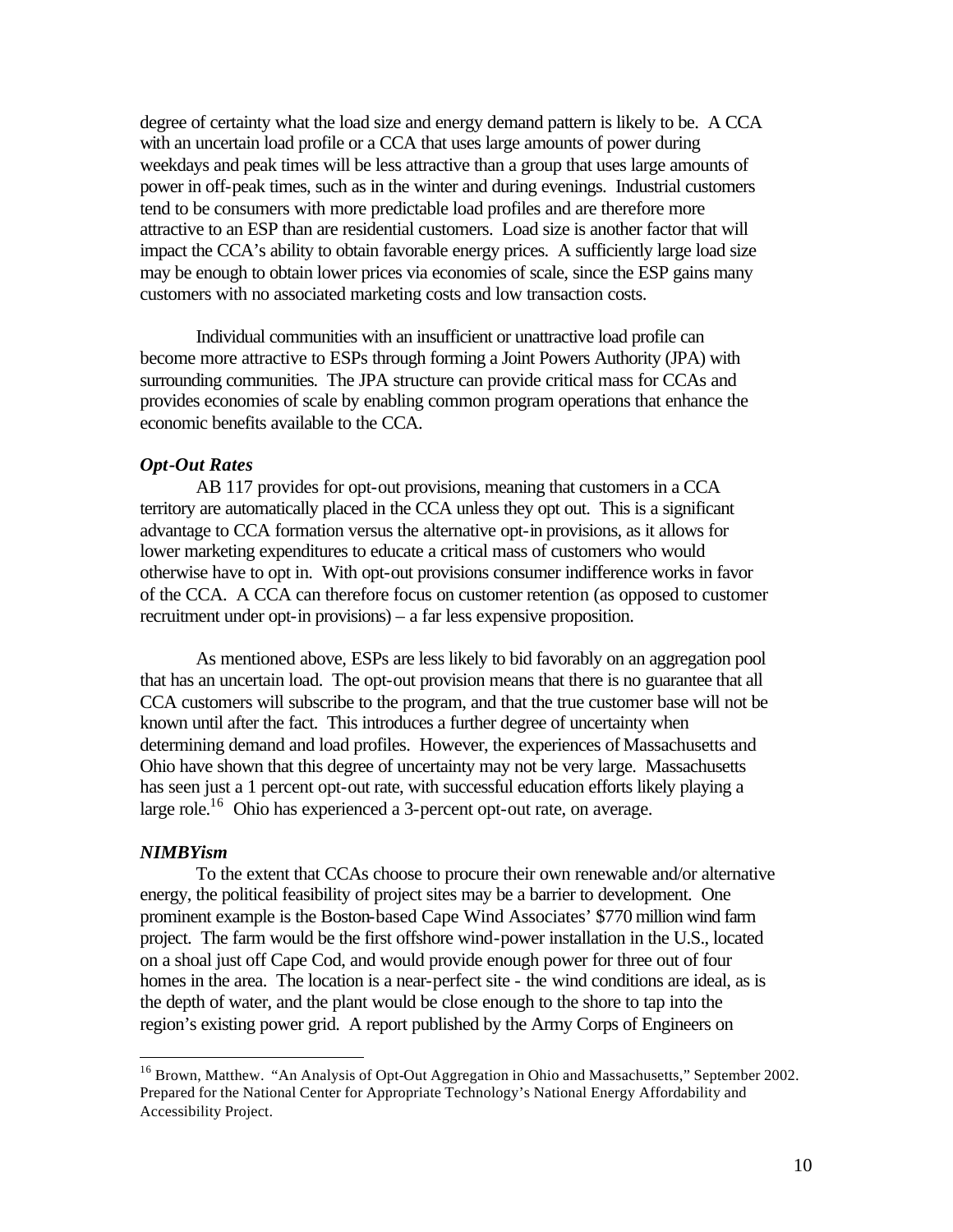November 8, 2004, which includes assessments from 17 federal and Massachusetts state agencies, said property values in the Cape Cod area are unlikely to drop due to the farm. In fact, it said, the wind farm will probably boost the economy by attracting tourists and creating jobs. It estimated that the wind farm would generate up to 1,000 temporary jobs during the 27-month construction and about 150 permanent jobs once the turbines were operational. The report also said the damage to wildlife in the area would be minimal.

Opponents to the project, including the Alliance to Protect Nantucket Sound, have thus far been successful at blocking the project from moving forward. For many residents of Cape Cod these benefits do not justify spoiling their view. The installation requires speckling the horizon with 130 white, three-bladed turbines, each of them taller than the Statue of Liberty. Others are opposed to the fact that the wind farm would be owned by a private entity, rather than by the community or the Cape Light Compact. This second type of opposition might not be such a problem in California, where access to municipal bond funding results in assets being publicly owned.

Other examples in California include opposition to wind generation on the Berkeley pier, which could possibly result in harming birds, and opposition to solar panels due to glare.

#### *Loss of Political Will*

Many years are likely to pass from a community's first CCA feasibility analysis to the date on which a CCA begins power deliveries. In the case of San Francisco, the city engaged R.W. Beck on February 23, 2003 for a feasibility analysis. Currently, the SFPUC estimates that a San Francisco CCA could first begin power deliveries in March of 2007. This relatively long time horizon between idea and implementation creates the potential for a loss of political will for CCA formation. This may be due to slow tangible progress, change of leadership with conflicting ideology, and/or the success of CCA opponents in slowing the process of CCA formation.

#### *Utility Opposition*

 $\overline{a}$ 

California's three IOUs stand to lose significant revenue from CCAs. They may therefore be reluctant to support CCA formation and may even actively oppose it. For example, the General Rate Case for PG&E permits \$912 million in generation revenues for 2003, or 21 percent of total revenues.<sup>17</sup> PG&E stands to lose a significant portion of these revenues under aggregation even in a best-case scenario. San Francisco alone represents approximately 5 percent of PG&E's energy sales and 7 percent of its customer  $base<sup>18</sup>$ 

The state's IOUs may not oppose CCA formation evenly across customer bases. As discussed above, industrial customers are much more attractive to IOUs or an ESP due to relatively even and predictable load profiles. They also consume much more energy and accordingly generate much more revenue than do residential customers. In

<sup>&</sup>lt;sup>17</sup> PG&E Corporation Annual Report, 2004, p. 58.

<sup>&</sup>lt;sup>18</sup> "Community Choice Aggregation Draft Implementation Plan," San Francisco Public Utilities Commission, April 7, 2005, Ch. 1 p.10.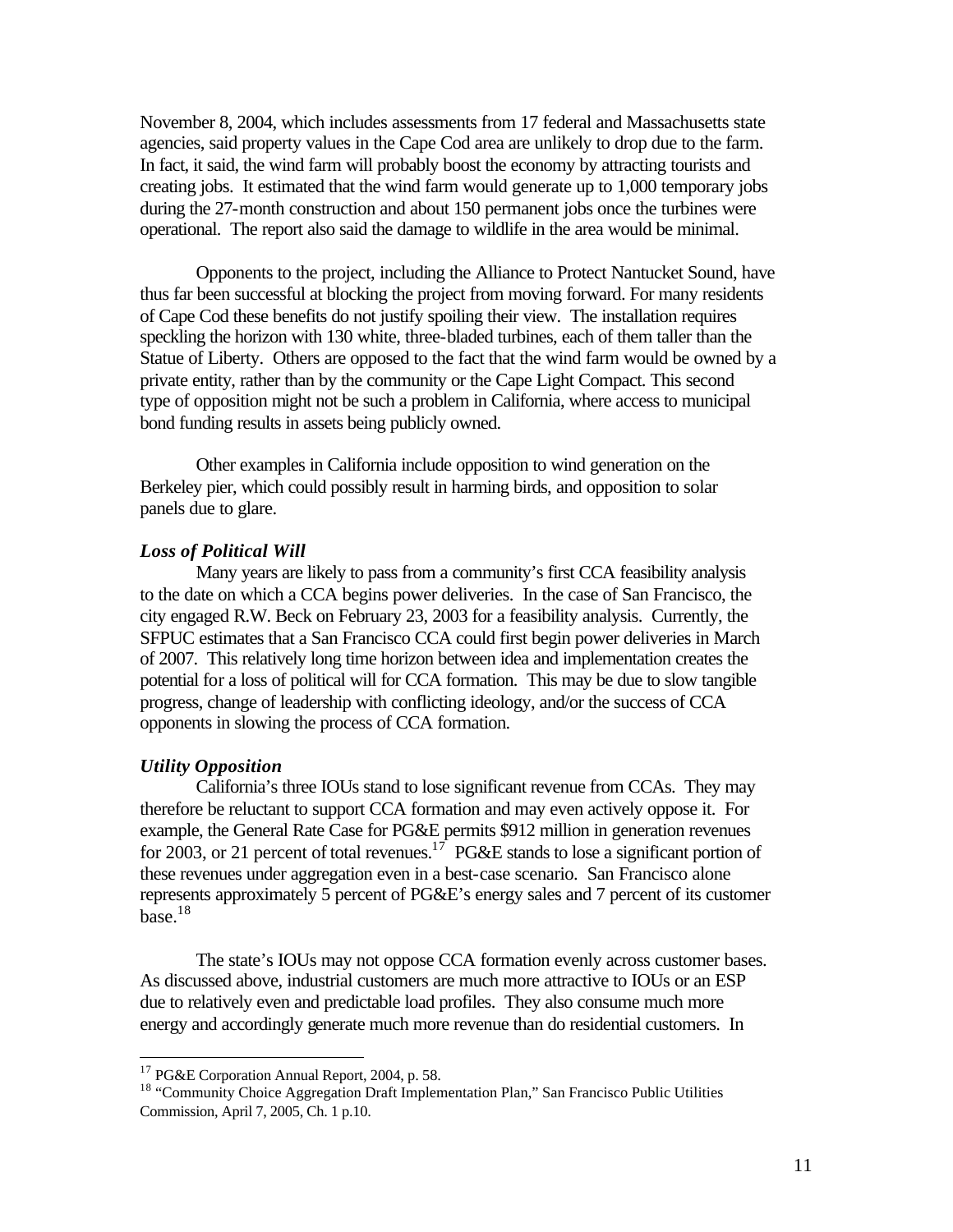2004, residential customers made up 88 percent of PG&E's customer base, but generated just 38 percent of total revenue. Industrial customers, on the other hand, made up just .03 percent of the customer base but generated 12 percent of total revenues.<sup>19</sup> In other words, it would take 1,056 residential customers to generate the same amount of revenue as 1 industrial customer (on average). An IOU could selectively target industrial customers for retention under aggregation to preserve much of its revenue (and subsequent profits). AB 117 clearly states, however, that the IOUs must not oppose attempts to form a CCA: "All electrical corporations shall cooperate fully with any community choice aggregators that investigate, pursue, or implement community choice aggregation programs.<sup> $20$ </sup>

#### *Cost Recovery Surcharge / Customer Responsibility Surcharge (CRS)*

The cost recovery surcharge (CRS) is an exit fee that will be paid by CCA customers and is designed to shield the IOUs from any financial losses or cost increases that might result from customers switching to service from the CCA. Specifically, the CRS includes the costs associated with long-term contracts entered into during the 2000- 2001 energy crisis mandated by the Department of Water Resources as well as any IOU stranded assets and liabilities occurring from CCA customer migration.

The CRS is a utility-specific charge. CCAs will be assessed a charge based on the liabilities of the IOU presently serving their area. Under its Phase I proceedings, the CPUC set a tentative charge of \$.02 per kWh across all utilities. The true CRS assessed for each CCA will not be known until the vintaging process is complete, whereby the actual CRS will be adjusted to reflect stranded costs at the time of the particular CCA's implementation. Actual levels of stranded assets are not known until after the fact as they are, in part, based on then-current market prices. Further, the IOUs may be able to recover some of their stranded assets by lowering the CRS. The CRS is not a permanent charge. As utilities plan for load excluding CCA customers, stranded assets will decline over time and the CRS will decline accordingly.

The CRS is paid on top of electricity generation charges and serves as a key determinant of CCA feasibility. A CRS that is too high will prevent customers and municipalities from realizing cost savings and undermine the economic feasibility of CCA formation. Whether a CCA can attain energy cost savings will be dependent on its ability to procure electricity from an ESP at a cost below the market price charged by the IOUs. This is a significant hurdle to overcome. The tentative \$.02 per kWh CRS represents a 64 percent premium over PG&E's current baseline charge for energy generation (\$.03142 per kWh).<sup>21</sup> For an average household using 1000 kWh of energy per month, the CRS amounts to an additional \$20 per month, representing a 17.5-percent premium over PG&E's March 2005 total residential rate (\$.1143).<sup>22</sup>

<sup>&</sup>lt;sup>19</sup> PG&E Corporation 2004 10-K.

 $^{20}$  AB 117 366.2 (c) (9)

<sup>&</sup>lt;sup>21</sup> Pacific Gas & Electric Company Schedule E-1 Residential Service, filed February 25, 2005.

 $^{22}$  Ibid.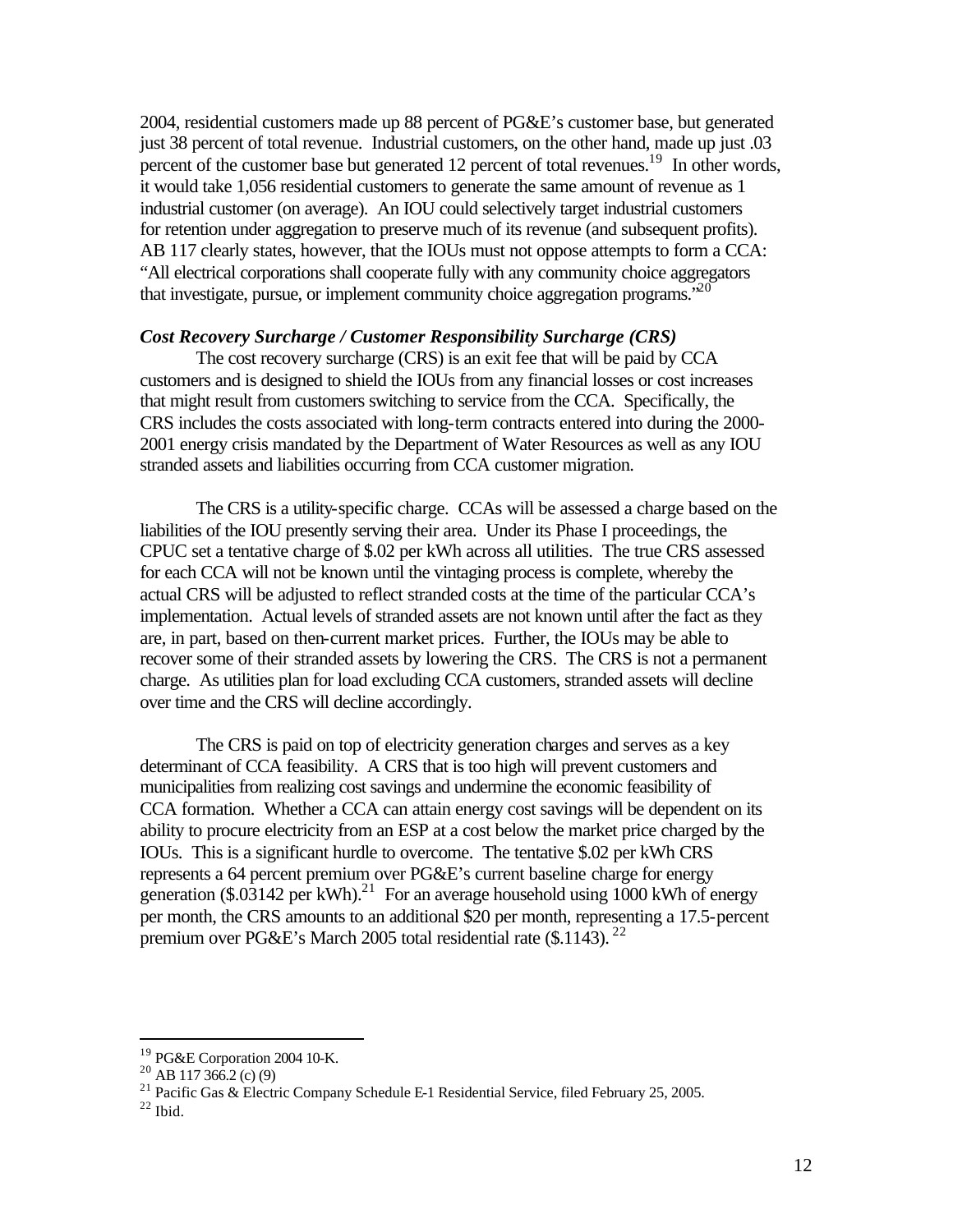#### **IV. Unknown Costs and Obstacles**

The role CCAs could play in California's energy landscape will be determined by a host of unknown costs, obstacles and opportunities. The following uncertainties play the largest role in determining the CCAs' viability as a reliable, cost-effective energy generation model for local communities:

- The "True-Up" of the CRS
- Changing load predictions
- New reserve margin requirements of 17 percent by 2005
- Market fluctuations
- Short-term difficulties in attracting private investment
- Continuing procurement proceedings
- Complex local and state political negotiations

#### *CRS*

 $\overline{a}$ 

As discussed earlier, the CCA model has proven to be an efficient mechanism to get utilities and cities to the negotiating table, and to hammer out new models for statewide electricity generation. Nevertheless, many cities poised to form CCAs have misgivings about exposing their residential customers to potentially volatile CRS charges. Several city officials we spoke to expressed reluctance to sign contracts that lacked a fixed definition of CCAs' responsibility to compensate utilities for their stranded assets. To remain cost effective, CCAs need to obtain prices from ESPs that are sufficiently low so as to offset the CRS. The CRS depends not only on the initial charge of \$.02 per kWh, but on the specific circumstances of each utility, market prices, the timeframe in which the CCA starts up, as well as a range of other tariffs and fees to be determined in Phase II proceedings. In that sense, the level of burden encapsulated in the CRS will determine the feasibility of CCA design across the state.

The case of the City of Chula Vista illustrates this point well. A 2004 feasibility study modeled that from 2006-2023, implementing a CCA could yield the city potential savings with a NPV of between \$21 and \$122 million.<sup>23</sup> The study's authors also note that the CRS and transaction fees "could make the program uneconomical. Especially problematic would be unanticipated increases in these costs after the CCA program has begun. Such cost increases could impose financial hardship on the City or force CCA rates higher than the comparable SDG&E rates."<sup>24</sup>

In many ways, the CRS is still catching up to the lasting effects of the California energy crisis. In January 2001, when California's investor-owned utilities were unable to meet the elevated cost of energy, the Department of Water Resources ("DWR") assumed responsibility for purchasing the energy requirements of the retail customers served by the state's three IOUs, Pacific Gas and Electric Company ("PG&E"), Southern California

<sup>&</sup>lt;sup>23</sup> City of Chula Vista Muncipal Energy Utility Feasibility Analysis, Duncan, Weinberg, Genzer & Pembroke, P.C. McCarthy & Berlin, L.L.P and Navigant Consulting, March 19, 2004, p. 12.  $24$  ibid, p. 23.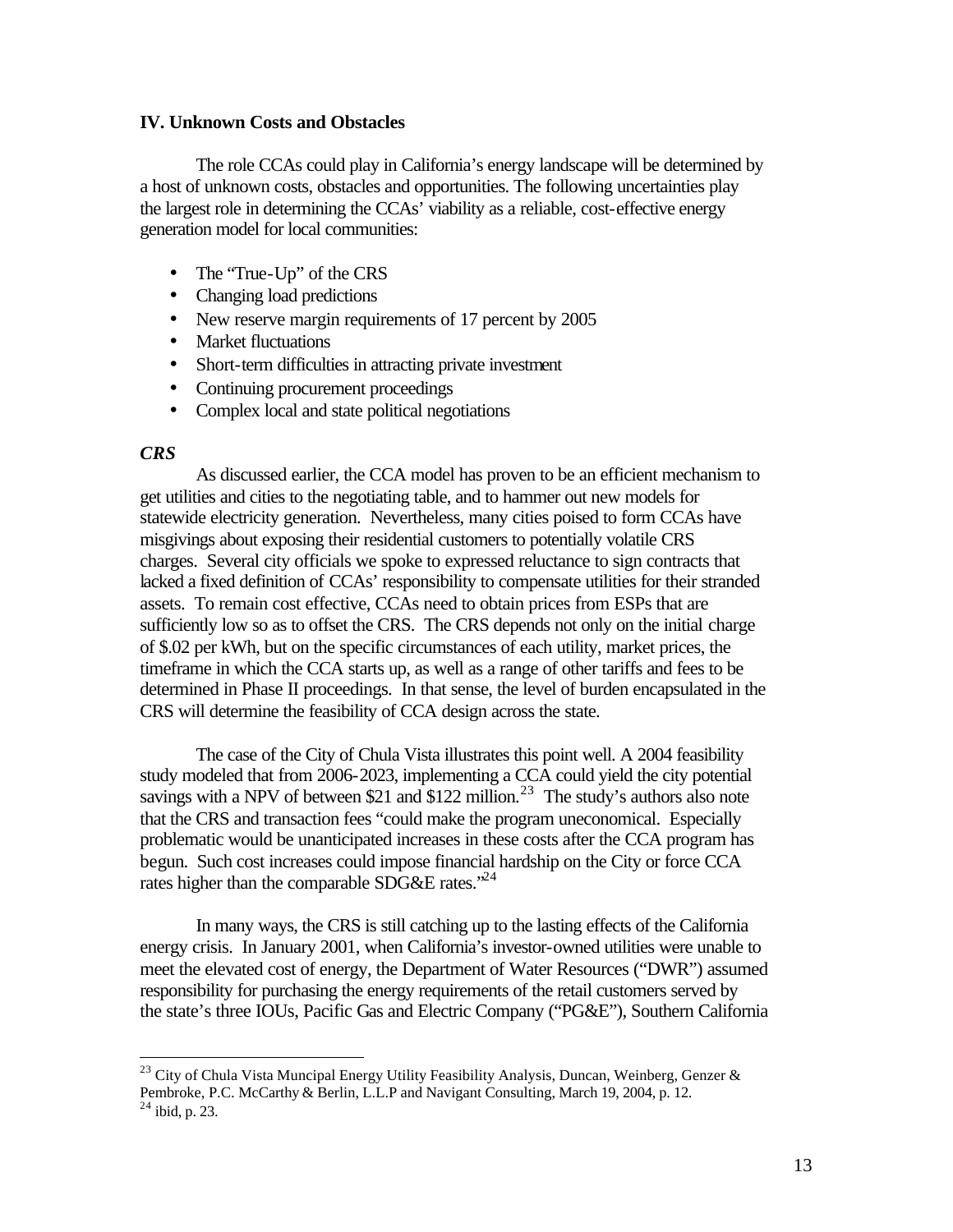Edison Company ("SCE") and San Diego Gas & Electric Company ("SDG&E").<sup>25</sup> DWR's exclusive permission to purchase long-term energy contracts ended in early 2003, but not before the Department had bought 25,372 Megawatt Hours of long-term contract capacity on behalf of California ratepayers.<sup>26</sup>

The role of in-kind power is just one of many determinants of the CRS that will prove important to CCA viability. The CRS is a payment CCA customers would make to pay utilities back for the outstanding costs of the DWR's negotiated long-term contracts. This exit fee, however, is not necessarily attached to any allotment of power given over to CCA customers. CCA advocates argue that if they are paying for the obligations, CCAs should be able to reap the benefit of the long-term power contracts. Subsequent "in-kind" power rulings will determine whether CCAs should be entitled to take delivery of the power through a physical allocation of the electricity, which would surely entail negotiations as well as the development of service agreements. 27

Present rulings would allow IOUs to keep the DWR-negotiated energy while collecting the CRS exit fee from CCA customers, and would not erect any barriers to utilities selling excess energy on the spot market. Whether a CCA should have the opportunity to take delivery of any portion of a DWR or utility contract has already been the subject of CPUC Phase II workshops. Given local jurisdictions' lack of enthusiasm for pursuing "in-kind" power, however, it appears unlikely that CCAs will be allotted the energy from the DWR contracts, which will likely have detrimental effects on the model's success.

#### *Uncertain Load Predictions*

 $\overline{a}$ 

At least 23 California communities are currently interested in CCA formation (see Exhibit 1 for a list of these jurisdictions). This analysis sought to gauge the degree of local interest in the model to provide a direction for policymakers in understanding the potential impacts of CCAs on statewide resource planning. To do so, this research team administered a voluntary, five-question survey instrument distributed via email to a group of 23 cities that have expressed serious interest in forming CCAs, as well as San Francisco and Chula Vista.<sup>28</sup> Results represent a conservative estimate of interest since the survey population included only those cities willing to hire Navigant Consulting to perform a feasibility study, which excludes cities that have engaged other consultants or

<sup>&</sup>lt;sup>25</sup> "Department of Water Resources Determination of Revenue Requirements For the Period January 1, 2005, Through December 31, 2005," Submitted To The California Public Utilities Commission Pursuant To Sections 80110 and 80134 of the California Water Code, p. 4.

<sup>&</sup>lt;sup>26</sup> Interview with Oscar Hidalgo, spokesman for the Department of Water Resources, May 13, 2005.

<sup>&</sup>lt;sup>27</sup> Order Instituting Rulemaking to Implement Portions of AB 117 Concerning Commu nity Choice Aggregation, Order Resolving Phase I Issues on Pricing and Costs Attributable to Community Choice Aggregators and Related Matters, Decision 04-12-046 December 16, 2004, p. 32.

 $28$  Often called the frontrunners in CCA formation, both cities have passed ordinances to implement the model, have conducted feasibility studies, and are generally thought to be the furthest along in implementation planning.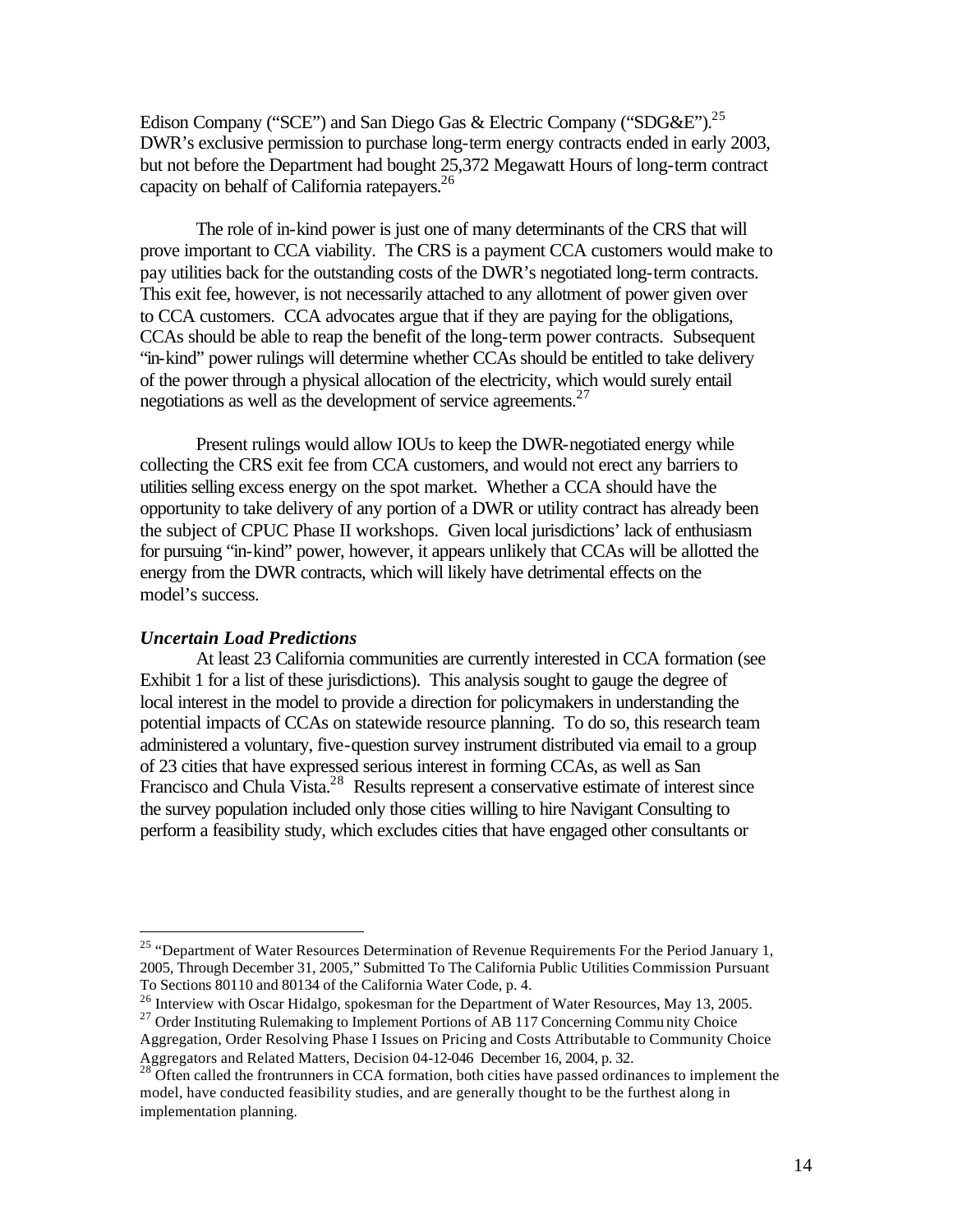that have not performed studies to explore CCA formation. The sample size for the survey was  $23$ , and we had a 70-percent return rate.<sup>29</sup>

This new form of competition will have differential effects depending on the timeframe in which cities and counties decide to pursue the strategy. The table below gives a preliminary prediction of the percentage of California's electricity load that could be aggregated in short, medium and long-term timeframes. By aggregating, these communities hope to achieve economies of scale that would allow them to expand to meet future demand at a lower price than the status quo IOU system.

| <b>Short Term &amp; Long Term Forecasts</b> |                                    |                            |                 |             |                           |                 |             |  |  |
|---------------------------------------------|------------------------------------|----------------------------|-----------------|-------------|---------------------------|-----------------|-------------|--|--|
|                                             |                                    | <b>Short-term Forecast</b> |                 |             | <b>Long-term Forecast</b> |                 |             |  |  |
|                                             | % Statewide<br><b>Total Energy</b> | Low                        | <b>Moderate</b> | <b>High</b> | Low                       | <b>Moderate</b> | <b>High</b> |  |  |
| <b>Los Angeles Cnty</b>                     | 16.60%                             |                            | $NR*$           |             |                           | <b>NR</b>       |             |  |  |
| <b>San Francisco Cnty</b>                   | 2.30%                              |                            | 2.30%           |             |                           | 2.30%           |             |  |  |
| <b>OTHER CITIES</b>                         | 8.42%                              |                            | <b>NR</b>       |             |                           | <b>NR</b>       |             |  |  |
| <b>Berkeley</b>                             | 0.30%                              |                            | 0.30%           |             |                           | 0.30%           |             |  |  |
| <b>Beverly Hills</b>                        | 0.06%                              |                            |                 | 0.06%       |                           | 0.06%           |             |  |  |
| <b>Richmond</b>                             | 0.28%                              |                            |                 | 0.28%       |                           |                 | 0.28%       |  |  |
| <b>Marin Cnty</b>                           | 0.63%                              |                            | 0.63%           |             |                           | 0.63%           |             |  |  |
| <b>Emeryville</b>                           | 0.02%                              |                            |                 | 0.02%       |                           |                 | 0.02%       |  |  |
| <b>Pleasanton</b>                           | 0.19%                              |                            | 0.19%           |             |                           |                 | 0.19%       |  |  |
| <b>San Marcos</b>                           | 0.14%                              |                            | 0.14%           |             |                           | 0.14%           |             |  |  |
| <b>TOTAL</b>                                | 28.94%                             |                            | 3.56%           | 0.36%       |                           | 3.43%           | 0.49%       |  |  |

#### **Table I: Short Term & Long Term Forecasts**

\*NR indicates No Response

 $\overline{a}$ 

While current law directs utilities to plan for a reduced future load due to CCA formation, the extent to which they are doing so (and are able to do so) is uncertain. According to this group's calculations, the jurisdictions interested in pursuing a CCA together make up nearly 29 percent of the state's total electricity load. Whether CCAs take on a significant portion of the state's generation capacity remains to be seen, however. Many smaller cities are waiting to see how the front-runners fare, and will make their decisions only after Phase II proceedings are completed.

 $^{29}$  It should be emphasized that communities' uncertainty regarding the process, and the sensitivity of the timing due to the ongoing workshops inherent to the Phase II proceedings limited our response rate. Numerous cities stated they were not sufficiently far along in the process to respond with any confidence.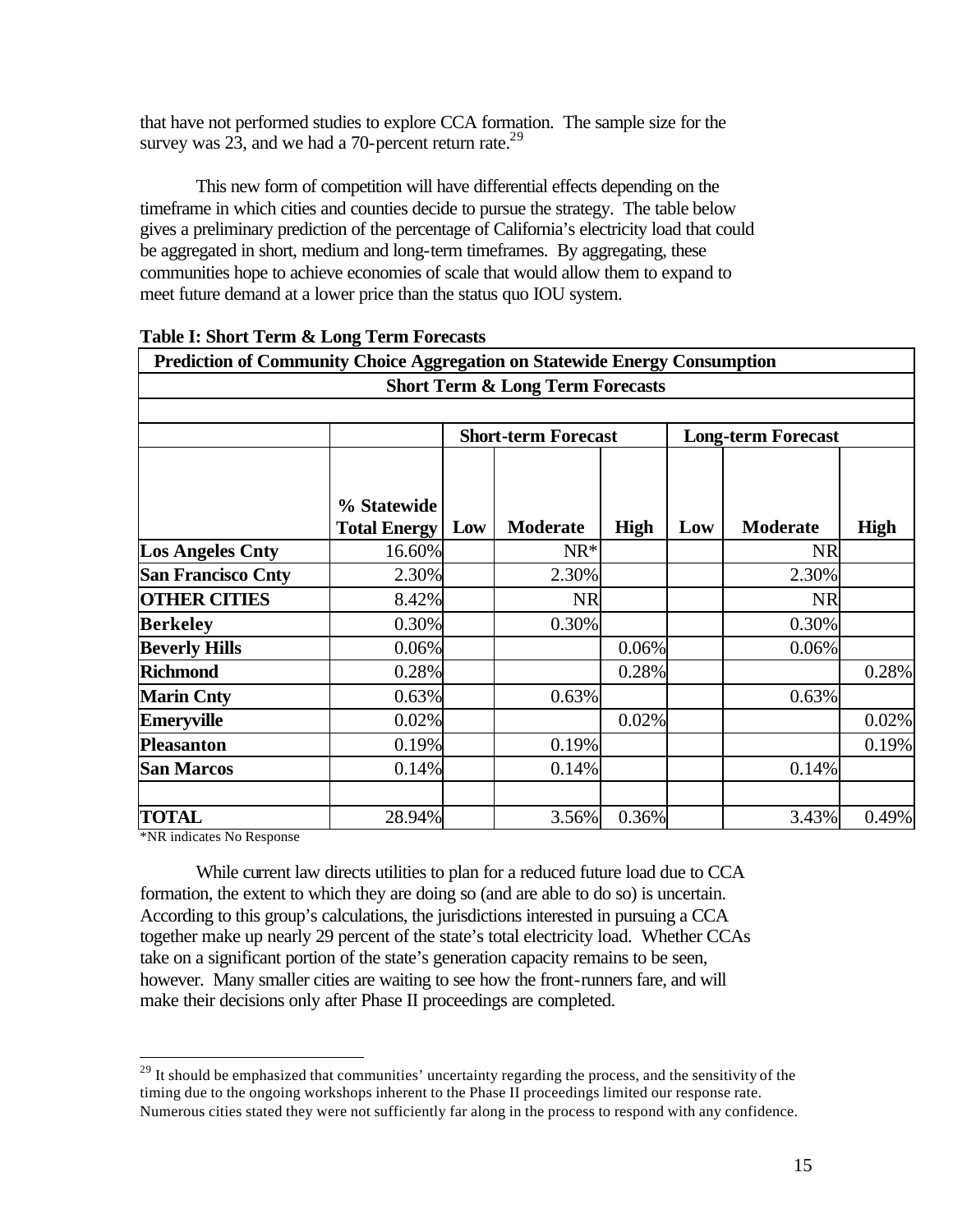Because California's legislation allows customers to opt out of a CCA at any time, though at a cost, load predictions for CCAs are inherently unpredictable. This uncertainty surrounding the size of the customer base may cause the CCA to be less attractive to an energy service provider, and makes it difficult to determine how potential suppliers would bid on a group without being able to anticipate its load size and demand pattern. If ESPs cannot predict accurately, then they may attempt to structure contracts with cities so that the burden of the uncertainties is borne by the CCA ratepayers. (In Ohio, for example, CCAs must allow anyone enrolled an opportunity to opt out every two years without paying a switching fee.) ESPs' willingness to bid is largely a function of expected net revenues discounted by the uncertainties. Thus, CCAs will need to mitigate their own risk and control their load predictions by using exit fees and re-entrance fees as tools in order to remain cost effective.

#### *"True-Up" and Current Procurement Proceedings*

This may represent the greatest potential unknown cost for CCAs. The Phase I rulings surrounding CCAs lay out a structure in which communities pay a CRS based on the IOU serving their area. In a hybrid world in which CCAs and utilities both procure energy, the CRS is likely to vary markedly from period to period, and is unlikely to be predictable or stable because of its sensitivity to changing market conditions. In response, Phase I proceedings laid out an annual "true-up" as a way to take into account the changing liabilities incurred by the IOU.

CCA advocates have argued for a mechanism that would "cap" the CRS so that once "true-up" began, the reconciling process would not creating additional uncertainty with large dramatic fluctuations in numbers. A CCA could also possibly write its agreement with an ESP such that the "true-up" is covered by the ESP rather than the CCA customers. Phase II CPUC proceeding are considering "vintaging" as a possible way to minimize uncertainty, so that the CRS would change to reflect the IOUs' stranded costs at the time of that particular CCA's implementation. These fees may also include the cost of energy contract commitments utilities reached after 2003 (as separate from the obligations related to the contracts brokered by the DWR). It should also be stated that the burden of the DWR liabilities, and their impact on each CCA, would vary according to the year in which the CCA was incorporated.

If we examine how these uncertainties play out in the City of Chula Vista, for instance, the impact of such rulings on the model's viability becomes clear. For Chula Vista, "cost savings or benefits are projected to occur in the years 2006-10,"<sup>30</sup> according to the feasibility study, also performed by Navigant. By 2011, however, SDG&E is projected to reduce its rates due to the expiration of DWR power purchase contracts, which could eliminate the CCA's savings or benefits in the years 2011 through 2014. After 2014, the utility's rates are scheduled to go up again, the report assumes, providing additional savings to Chula Vista of \$11 million/year in  $2023$ <sup>31</sup> In short, depending on

 $30$  City of Chula Vista Muncipal Energy Utility Feasibility Analysis, Duncan, Weinberg, Genzer & Pembroke, P.C. McCarthy & Berlin, L.L.P and Navigant Consulting, March 19, 2004, p. 55.  $31$  ibid.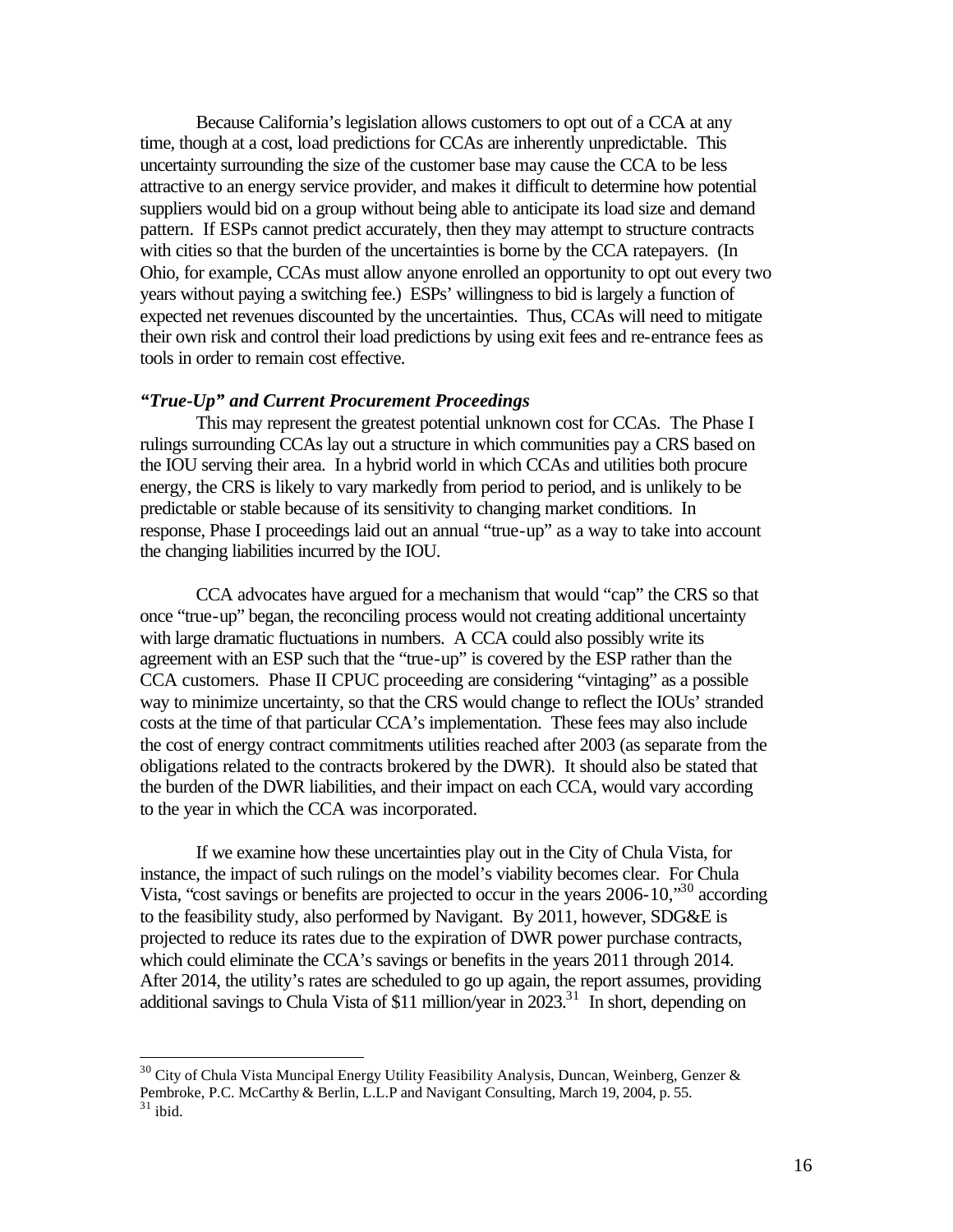when the CPUC calls for "true-up" or "vintaging" could greatly affect how the City of Chula Vista can compete with the utility's rates.

Furthermore, the playing field has changed now that the utilities are in the longterm power purchasing business once again. Procurement proceedings are ongoing at the CPUC, in fore entirely separate from those dealing with CCAs. This could cause some conflict, as the proceedings are considering incentives for procurement. While the utilities are mandated by AB 117 to cooperate with attempts to form CCAs, incentives for procurement could run counter to both the utilities' mandate to cooperate with CCA formation, as well as the CPUC's mandate to facilitate competitive power procurement.<sup>32</sup>

In the case of San Francisco, the frontrunner for the CCA model, Pacific Gas & Electric is "embarking on contracting initiatives for thousands of megawatts of power." $33$ Such contracts will doubtless have a major impact on the liabilities San Francisco faces should the city opt for the public generation model.

While new state requirements that IOUs hold an energy reserve margin of 17 percent by 2006 may prevent the rolling blackouts of the late 1990s, the "true-up" that follows to adjust the CRS to reflect these new long-term energy contracts could act against the viability of CCAs as a model for local communities. Currently, the CPUC has proposed a single CRS statewide at \$.02 per Kwh. But with the reserve margin requirements of 17 percent, the potential costs of the CRS for all cities will rise, no matter the "vintaging." Put simply, if the IOUs contract hundreds of megawatt hours of additional energy that each CCA must pay to exit from, the model could quickly become economically impossible.

#### *Market Factors*

To the extent that long-term energy contracts fail to fulfill 100 percent of the CCA's power needs, local aggregators will need to buy power on the energy spot market. In such a scenario, it is uncertain how cities and suppliers can buffer themselves against major shocks to the energy market that would dramatically shift prices. AB 117 grants cities and counties the authority to competitively procure electric services rather than continuing to rely on IOUs as the single power supplier within their jurisdiction.

CCAs must renegotiate their power contracts periodically, but like a utility, to the extent that they lock in a temporary, unfavorable rate due to short-term market fluctuations, they appear to have little recourse for renegotiation. The SFPUC has argued that CCAs may get less favorable rates than utilities when negotiating power contracts with energy brokers since they are unable to exercise the same market power as an IOU. Several models are currently being explored to address this potential stumbling block: one in San Francisco would tie the CCA's rate to the utility's rate over time. Nonetheless, if the rate were high when the long-term contract was negotiated, CCA customers would still end up paying more should market rates then fall.

 $32$  Public Utilites Code 366 (a)

<sup>&</sup>lt;sup>33</sup> San Francisco Public Utilities Commission and San Francisco Department of the Environment,

<sup>&</sup>quot;Community Choice Aggregation Draft Implementation Plan," Working Draft, April 7, 2005, p. 16.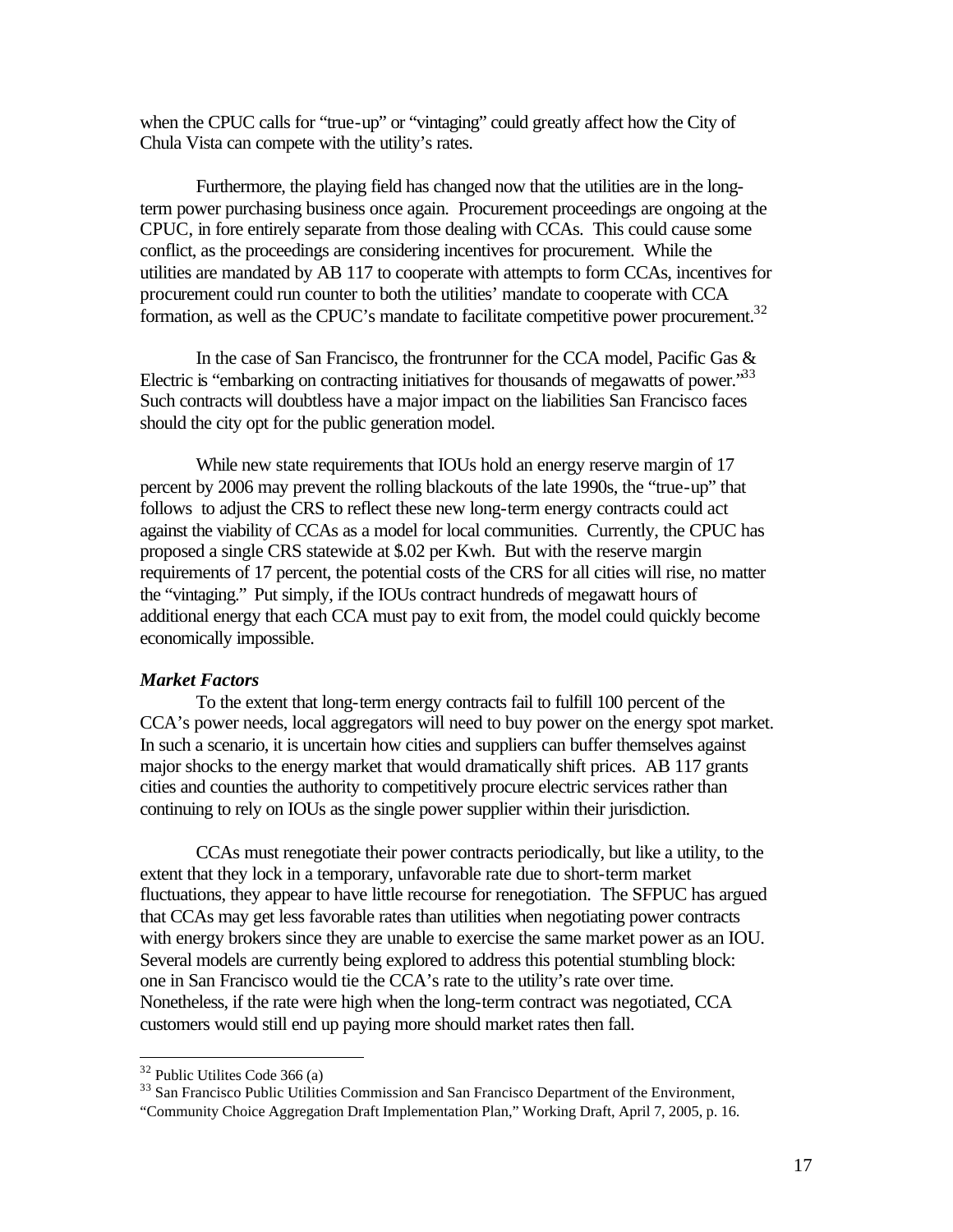If we look to Ohio as an example of a competitive energy market, we see that the experience with aggregation has not always been positive. In September of 2003, a natural gas opt-in program known as the Miami Valley Communications Council (MVCC) plan was made available to residential gas customers of Vectren Energy Delivery of Ohio living in Bellbrook, Centerville, Germantown, Kettering, Miamisburg, Moraine and Springboro, Ohio. The program, offered through Shell Energy, provided residents a fixed rate for natural gas through the winter heating season, November through March, and allowed for a variable rate the remainder of the year. The aggregation program was offered through direct mail, and over 4,000 residents opted in to the program.

The aim of the MVCC plan was to provide a stable rate for natural gas customers through the winter months that normally see the greatest fluctuation in gas prices. To that end the program was a success. However, the winter of 2003/2004 was unusual in that the winter rates for natural gas, which usually increase over the course of the winter months, were stable or decreased from month to month. Ultimately, the program ended up costing the average household approximately \$20 more than they would have paid Vectren for the same five month period.<sup>34</sup> This experience in part led the Dayton Area Chamber of Commerce to publicly oppose energy aggregation programs.<sup>35</sup>

CCAs will face additional difficulties attracting private investment to finance the start-up costs associated with switching to a new generation system. Cities have the unique ability to mitigate some of these costs through issuing revenue bonds for the finance or refinance the acquisition, construction, installation, equipping, improvement or rehabilitation of equipment or facilities for renewable energy and energy conservation. Municipal bonds have several benefits. First, they provide up-front financing for the development of alternative energy sources. Second, the lower bond prices result in cheaper prices compared to other developers of alternative energy. Third, they may be used to provide incentives for private energy service providers through lease-buyback arrangements where the CCA issues the bonds and contracts the energy service provider to build the alternative generation source.

Per Navigant's calculations, CCAs possess an important competitive advantage relative to investor-owned utilities in their ability to utilize low-cost financing for capital projects. Such financing can also be used to create ratepayer savings for CCA customers. Nonetheless, as the SFPUC suggested in its draft implementation plan, meeting bondrating criteria may be an obstacle to the extent that CCAs still experience unpredictability during the customer opt-out period. $36$ 

<sup>&</sup>lt;sup>34</sup> MVCC program homepage, http://www.mvcc.net, visited May 2, 2005.

<sup>&</sup>lt;sup>35</sup> Jim Bohman, "Cities Defer Action on New Gas Plan: Participants in aggregation paid more than others." *Dayton Daily News*, February 10, 2004.

<sup>&</sup>lt;sup>36</sup> San Francisco Public Utilities Commission and San Francisco Department of the Environment,

<sup>&</sup>quot;Community Choice Aggregation Draft Implementation Plan," Working Draft, April 7, 2005, p. 16.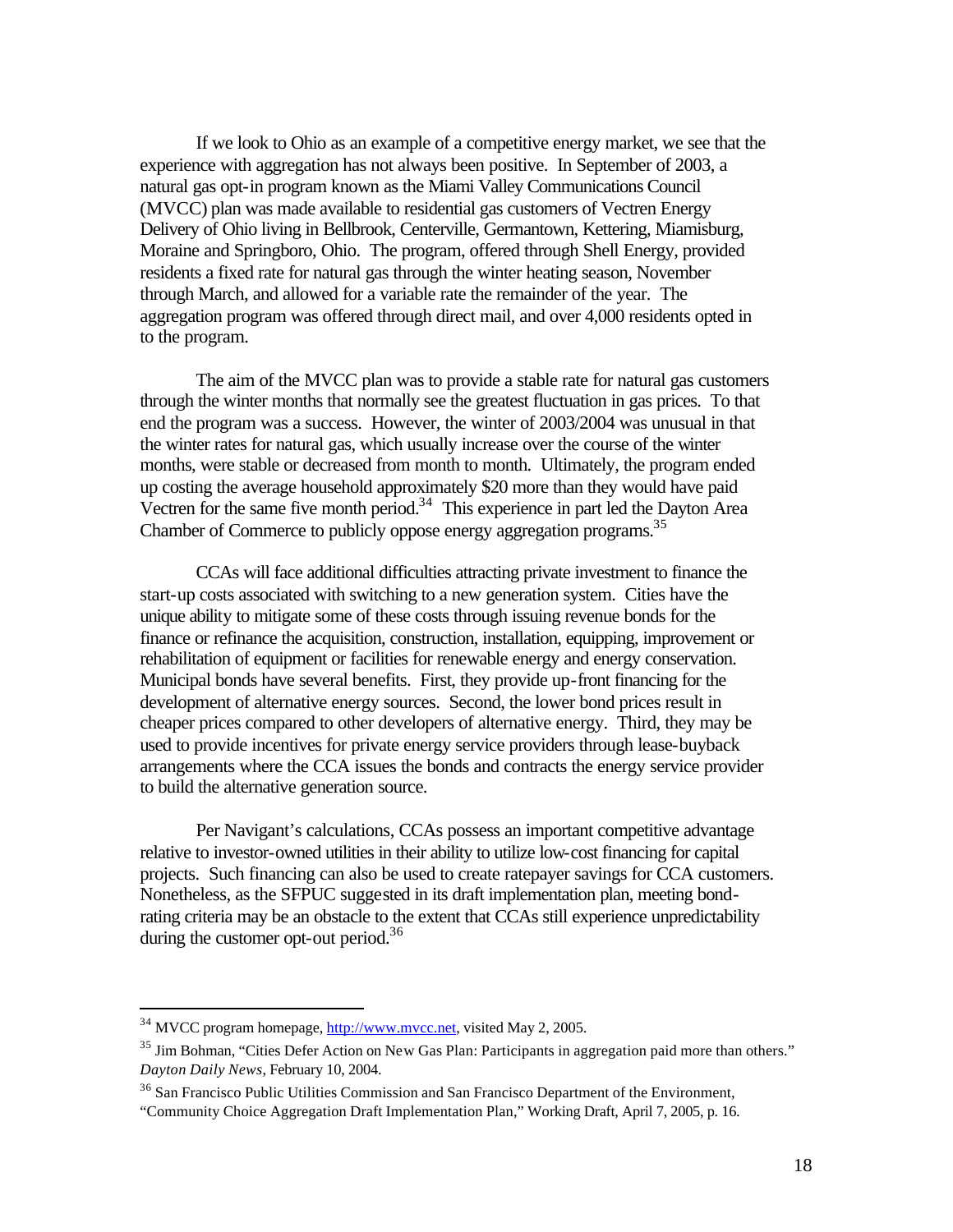The San Francisco LAFCo is currently discussing how a CCA could apportion some of the future CCA savings towards offsetting short-term higher costs, which could in turn offset initial higher costs from general fund revenues. The SFPUC estimates that CCA revenues paid in rates by CCA customers could be \$200 million annually, a figure that makes San Francisco an intriguing proposition for wholesale electricity suppliers.<sup>37</sup>

A few other market factors will also complicate the future for CCAs. Aggregators will need to compete with the residential and industrial discounts offered under the status quo IOU system. Low-income consumers, for instance, are not guaranteed discounted energy rates in the CCA model. Although CCAs are not required to continue such programs under AB 117, to the extent that they chose too, this discount is another cost they would bear. In addition, all industrial/commercial customers may not be available for the CCA energy pool due to two major factors: (a) Direct Access, a provision that allows customers to contract directly with energy service providers; and (b) economic development rates, or the discounts offered to these customers by IOUs to keep them instate.

At present, CCAs are also ineligible for energy efficiency funds and in-kind power. When viewed as a whole, these discounts could become a major obstacle for CCAs in the market in California. Massachusetts' experiment with deregulation provides a relevant comparison. Under Massachusetts' legislation enabling CCAs, the state allowed incumbent utilities to offer a "standard offer" 10-percent discount to all customers. Customers that remained with the utilities received an automatic 10-percent discount for the first year of CCA legislation (March 1, 1998 – March 1, 1999) and a 15 percent discount for the following 4 years. This proved a huge barrier to CCA viability as communities found it very difficult to locate an ESP that could match or beat this discount. The Cape Light Compact experienced several failed attempts to locate an ESP that could provide a competitive rate for all of its customers.<sup>38</sup> Ultimately, it was only able to secure a discount for those customers not eligible for the standard offer discount.

In that sense, introducing competition into the electricity market via CCAs had the effect of lowering Massachusetts' energy rates for all consumers. Thus, CCAenabling legislation led to cheaper electricity bills for Massachusetts customers, but failed to further the two main community values enshrined in the law, those of energy selfsufficiency and local control. Since the "standard offer" ended on March 31, 2005, it will be important to monitor how the demand for CCAs responds in the newly competitive market. The discount largely worked to the favor of utilities in the short-run, and without careful understanding of how energy efficiency and in-kind power may be providing a similar type of "built-in discount," the same framework could be replicated in California.

 $37$  San Francisco Public Utilities Commission and San Francisco Department of the Environment, "Community Choice Aggregation Draft Implementation Plan," Working Draft, April 7, 2005, p. 16.

<sup>38</sup> Christopher Swope. "Power to the People?" *Congressional Quarterly DBA Governing Magazine*, January 2001.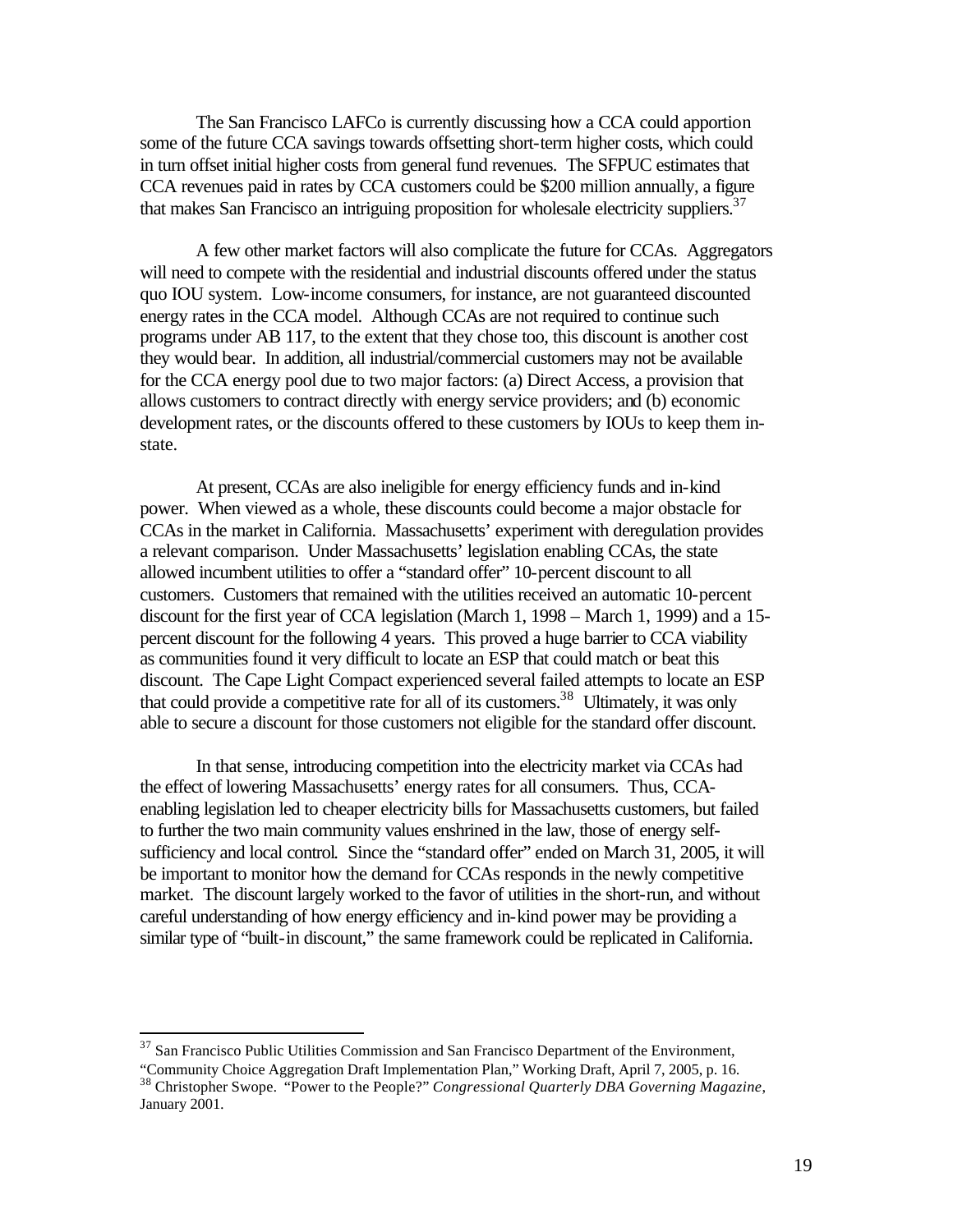#### *Energy Efficiency*

As noted earlier, California residents currently pay 2.87% of their electricity bills in a public goods charge, a portion of which goes to energy efficiency programs. Total energy efficiency funds are currently estimated at \$1 billion for 2006-2008. In July 2004, the CPUC ruled that these funds would remain with investor-owned utilities for the next 3-year cycle.

Under the decision, the investor-owned utilities are responsible for the administration – including planning, oversight and management – of energy efficiency programs run by both utility and non-utility implementers. According to their May 1, 2004 filings for year-end 2003, the IOUs conducted 37 statewide and local "savings" programs in 2003.<sup>39</sup> Of these, 14 were non-residential programs and 23 were residential programs. Six of the residential programs were implemented by contractors on behalf of the IOUs. The remaining 17, which were implemented directly by the IOUs, had an average Total Resource Cost (TRC) ratio of 0.87. A cost-effective level consists of a TRC ratio of at least 1.00. Of the 17, only 3 are cost effective, while the other 14 have TRCs ranging from 0.92 to 0.05.

AB 117 emphasizes that energy efficiency programs should advance the public interest "in maximizing cost-effective electricity savings and related benefits" and requires the CPUC to consider "the value of competitive opportunities for potentially new administrators.<sup>40</sup> If energy efficiency monies were allocated to CCAs, better managed programs could result in conservation, which in turn, could lead to cost savings for CCA customers.

CCA advocates have not mounted a legal challenge to avow whether CCAs are entitled to a share of these funds. According to some interpretations, CCAs are legally entitled to a proportional share of energy efficiency funds, which amounts to a significant sum of money (some portion of the "public goods charge" of 2.87% of each electricity bill). Should CCAs successfully challenge this decision at the state level through rewording AB 117, the funds would go to energy efficiency programs that the CCAs may manage more effectively than current recipients. To the extent that this occurs, reduced energy consumption would further CCA energy savings.

#### *Politics*

 $\overline{a}$ 

One last hurdle for local communities seeking to become involved in energy resource development is the local and statewide political climate. CCAs can be slow to form. From start to finish, formation may take at least two years, during which time local decision-makers must wrangle with a complex body of information and make major choices regarding institutional change. In this time period, organized opposition can further slow the political process, which per regulations, is open to public comment in every phase. Given the environmental and other regulatory hurdles central to the process,

<sup>&</sup>lt;sup>39</sup> The Myth of IOU Cost-Effectiveness, 2003, Reply Comments of SESCO, Inc. on Proposals for Energy Efficiency Administrative Structure, May 5, 2004, p. 5.

<sup>&</sup>lt;sup>40</sup> The Myth of IOU Cost-Effectiveness, Comments on the August 1, 2003 Draft Decision and Alternate Draft Decision and Reply Comments on the August 1, 2003 Comments, August 8, 2003, p. 3.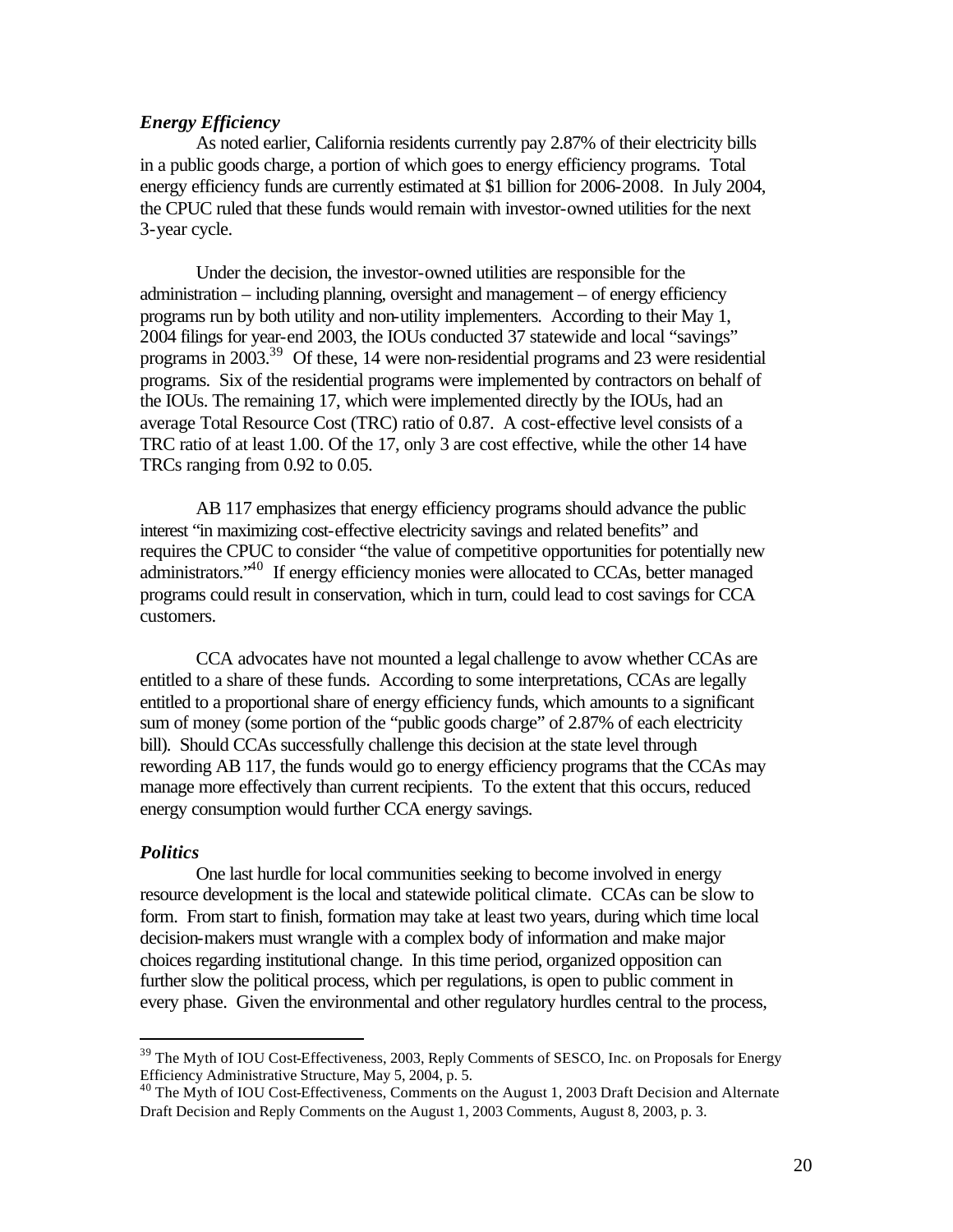alternative energy goals may also be subject to fierce debate and unexpected constraints in the local decision-making.

On the state level, the coalition to bring back the Direct Access model, composed of powerful industrial and commercial interests, holds more sway in Sacramento than does the group petitioning to change AB 117 to reallocate energy efficiency funds to local jurisdictions. Should Direct Access reemerge, CCAs will be hard-pressed to offer competitive alternatives to businesses within their jurisdiction. Direct Access customers could be ordered to pay a CCA an additional exit fee, but studies have failed to understand how this complex set of negotiations impacts CCAs.

One peer review of the Navigant report of Chula Vista pointed out that it was unclear whether the consulting firm had factored in the amount of revenue SDG&E derives from direct access exit fee revenues (similar to the concept of the CRS). SDG&E direct access loads approach 20% of its overall demand, so the utility receives substantial revenues from its direct access exit fee. This, in turn, makes DWR considerably cheaper for SDG&E, and would put the CCA at a disadvantage.<sup>41</sup>

#### **V. Conclusion**

Community Choice Aggregation can demonstrably lead to substantial benefits for consumers and communities. Yet these benefits will depend in large part on the favorable resolution of the described uncertainties. Several key uncertainties stand out as those most easily resolved. Favorable resolution will be determined partly by the CPUC rulings and decisions and partly by the level of participation on the part of potential CCA<sub>s</sub>.

**Energy Efficiency:** There is still some ambiguity over whether Energy Efficiency funds from the Public Goods Charge will be allocated to the CCAs or to the utilities. CPUC decision D05-01-055 awarded the funds to the utilities for the years 2006 – 2008. CCA proponents claim that the decision left an opening for the issue to be revisited specifically in the situation that a CCA would want to administer those funds. The specific clause states: "Our interpretation of "administrator" for purposes of AB 117, as articulated in D.03-07-034 and reiterated in this decision, is consistent with the competing interests articulated in Section 381.1 as well as the requirements for handling ratepayer money. Nothing in today's decision prevents the Commission from modifying the process for allocating PGC funds to Community Choice Aggregators in the future, or revisiting the question of whether CCA customers should be relieved of their responsibility for energy efficiency PGC and procurement surcharges if the CCA elects to take over these functions.<sup> $42$ </sup>

<sup>41</sup> Evaluation of Navigant Consulting's Long-term SDG&E Rate Forecast, *Crossborder Energy*, *Prepared for the City of Chula Vista,* March 24, 2004, p. 14.

<sup>42</sup> CPUC Decision D05-01-055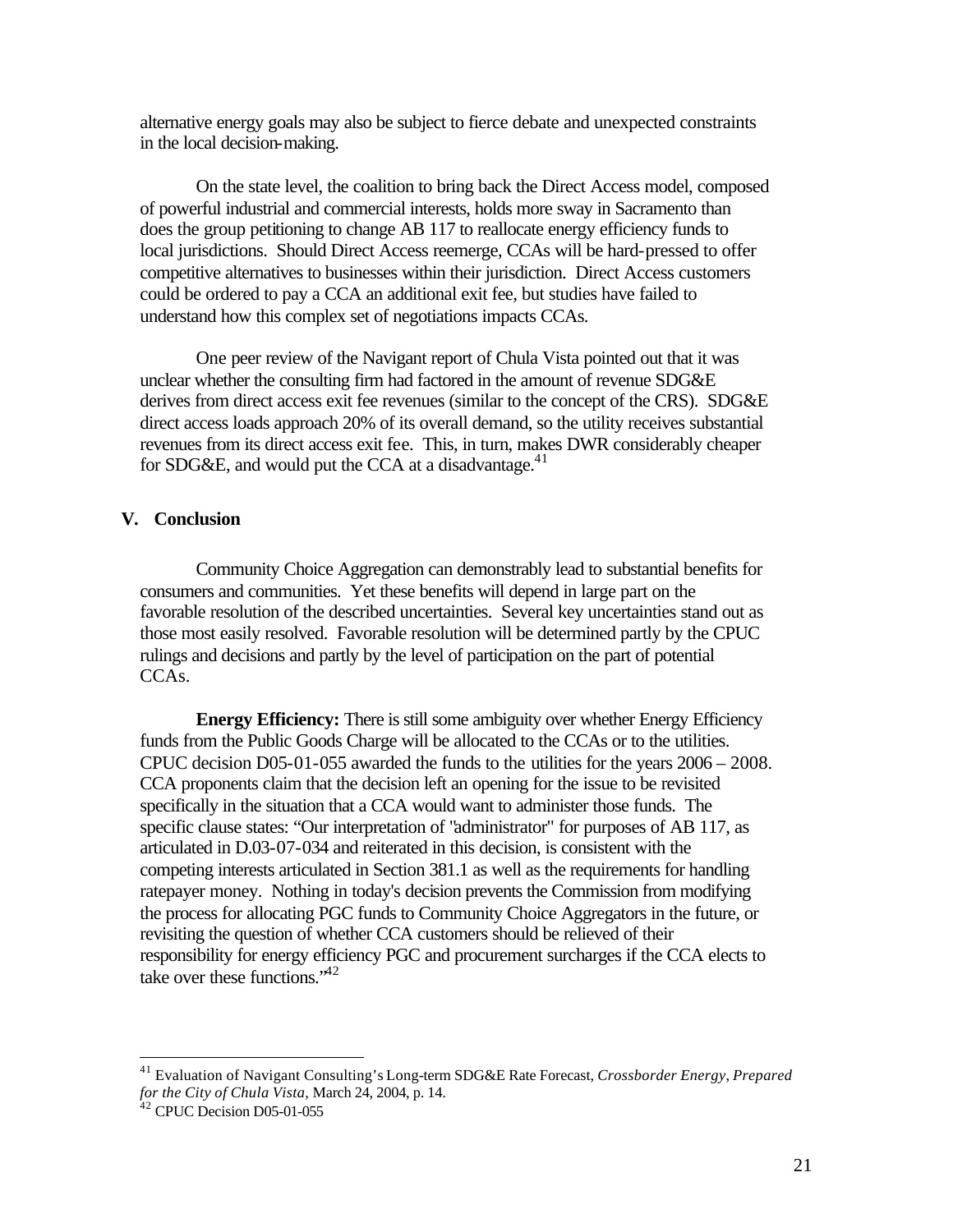This issue has not yet been resolved by the CPUC, but it will have a considerable effect on the viability of a CCA. Given that more than \$1 billion will be available statewide in energy efficiency funds over the 2006 – 2008 period, to the extent that CCA customers pay into the funds and don't receive the benefits, they will be subsidizing the utilities, the current administrators of the funds. Three possibilities are to allocate the funds to the CCA directly, direct the funds to programs in the CCA territory, or waive the PGC charge for CCA customers. Another possibility is that interested parties lobby the legislature to amend AB117 to clarify the language to ensure there is no cost-shifting between the utilities and the CCAs.

**In-kind Power:** As described above, this issue concerns energy contracts paid for by the utilities, but for which CCA consumers must also pay a share. Status quo is that the utilities have access to the full amount of electricity delivered under the contracts. Again, to the extent that CCA consumers pay for the electricity and don't have access to it, they will in essence be subsidizing the utilities. After having been paid once for the energy, the utilities can in turn sell the surplus electricity on the market.

This issue has similarities to the energy efficiency issue. Resolution depends on the outcome of the CPUC decision, which in turn is affected by interested parties participating in the process. Who participates in the process, and to what extent, will largely determine the allocation of these funds.

There may also be some room for renegotiation of power contracts. While the DWR power contracts may be more difficult to renegotiate, New World Generation contracts appear to be more flexible. Rather than relying on cost recovery for power contracts, IOUs could conceivably renegotiate contracts, either for amended amounts of power delivery or to include the CCA as a participant.

**CRS:** Likewise with the previous two issues, this depends in part on the CPUC decisions, and in part on the active participation of potential CCAs. Phase II proceedings, likely to end in the summer of 2005, are scheduled to resolve many of the remaining charges to be included in the CRS. Careful participation by CCA advocates can help shape the outcome of this decision. As mentioned earlier, in some areas, this issue alone can determine the viability of a CCA.

There are several main factors regarding the CRS that would improve the viability of CCAs. One is to make the procurement review process transparent. Much of the information regarding current utility procurement of energy is kept confidential and inaccessible for those communities wishing to form a CCA. AB 117 mandates that utilities cooperate fully in the provision of relevant information with potential CCAs, but the current procurement review process hampers the access of important information.

The second factor is closely related to the first. Communities interested in forming a CCA should pay close attention to the long-term contracts being procured for their service territory. Timing is crucial for the optimum CRS, so paying attention to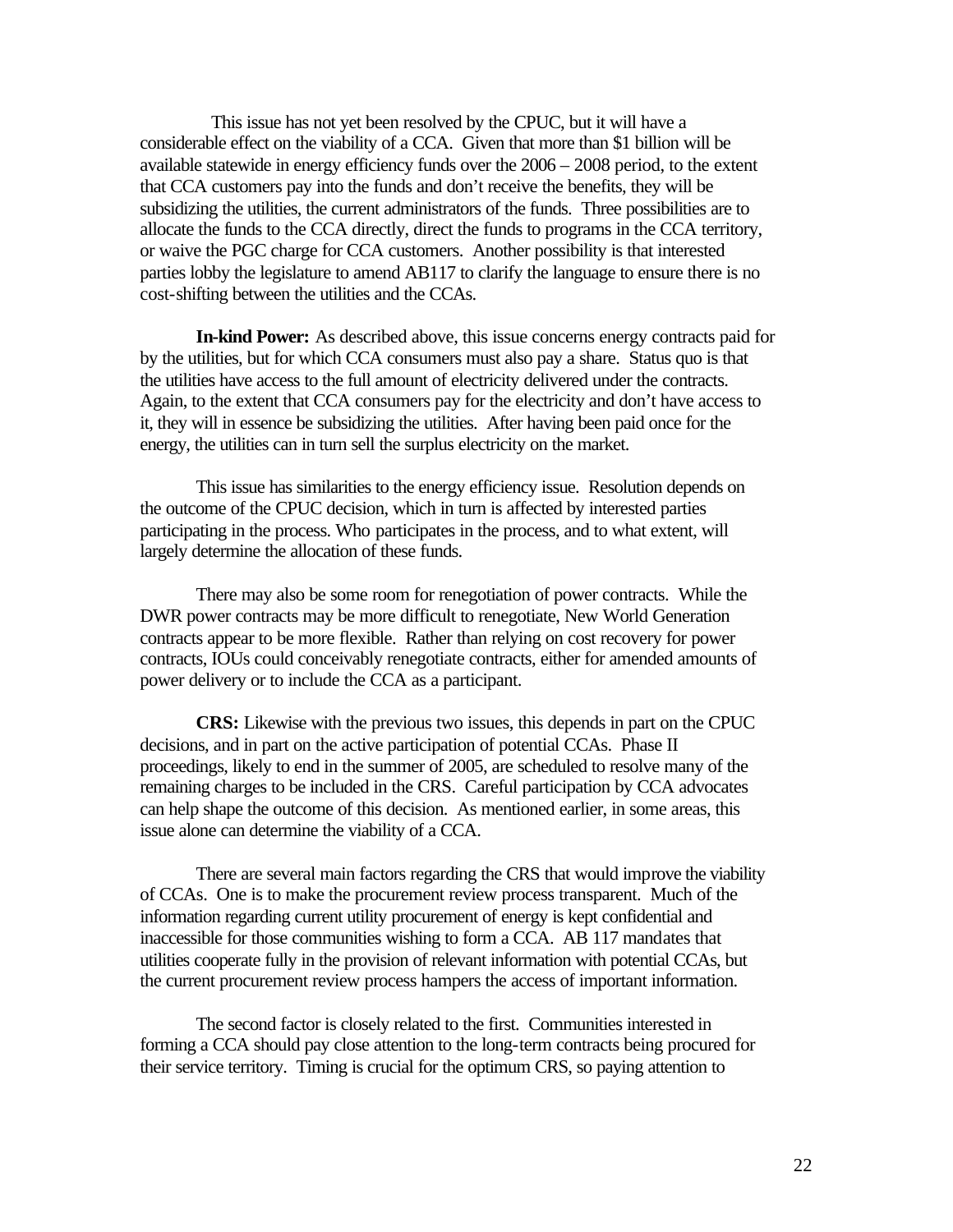when current contracts expire and when utilities are in the process of negotiating new contracts will help a CCA act in a timely manner.

The CPUC may also play a role by limiting procurement of long-term power contracts once a community declares its commitment to forming a CCA. CCAs may also consider including changing costs of "true-ups" into their RFPs and contracts with ESPs.

**Load Profile:** Many communities interested in forming CCAs are already working to accommodate the disadvantage of a less-than-ideal load size or profile. Forming a Joint Powers Authority improves the feasibility of a CCA, in that costs are shared and a single contract can be negotiated for many communities. NOPEC in Ohio consists of over 100 communities in one aggregated coalition, for instance. Marin County is currently considering forming a CCA with 11 communities (I thought it was 9!).

Exit fees for CCA customers who wish to opt out after the initial opt-out period can also reduce uncertainty regarding load size and profile.

**Direct Access:** The future of direct access will depend in part on the California Legislature and in part on the CCAs. There are several things potential CCAs can do to diminish the likelihood that customers will choose Direct Access (DA) over a CCA. One is to form a CCA while DA is still not an option. Customers choosing to opt out after the initial 60-day period would then have to pay an exit fee to the CCA, making opting out less desirable.

Another option is to lobby the legislature to garner more support for AB117 instead of supporting Direct Access. The most effective thing potential CCAs could do is to be sufficiently successful so that there is no consumer demand for Direct Access. In Ohio, where CCAs and DA are both an option, 93% of consumers in the two programs are CCA customers.

#### *Summary*

To summarize, the role of Community Choice Aggregation in the future of California's deregulated energy markets will be largely determined by the as yet unresolved uncertainties. The benefits of CCAs have been demonstrated both through examples in other states and through detailed analyses particular to the local context. A successful CCA implementation in California will further reduce uncertainties and increase the viability of Community Choice Aggregation as a whole. CCAs represent a preferable alternative to the current regulated monopoly market structure and, depending on a community's characteristics, may offer significant gains to all classes of consumers.

The known costs are predictable and in most cases will not prevent the formation of a CCA. The unknown costs, or the uncertainties, represent the biggest threat to the viability of CCAs, and therefore any resolution of these uncertainties offers the best insight into the overall viability of Community Choice Aggregation.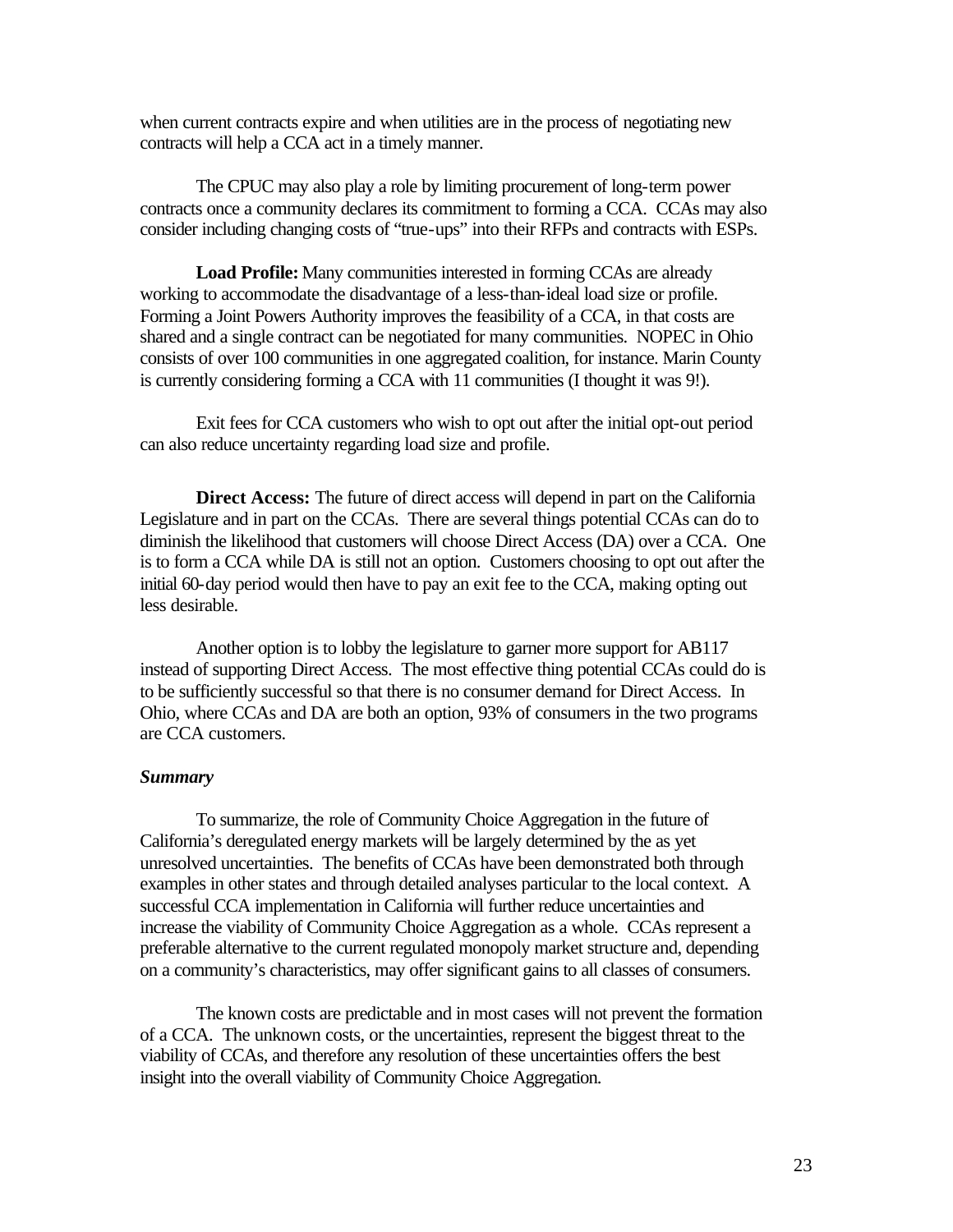CCA proponents can play a large role in affecting statewide process to increase the model's viability on the local level, and ultimately, throughout the state. As the Phase II proceedings near their close, the CPUC's actions in key areas of uncertainty will have a lasting impact on the future of statewide energy planning.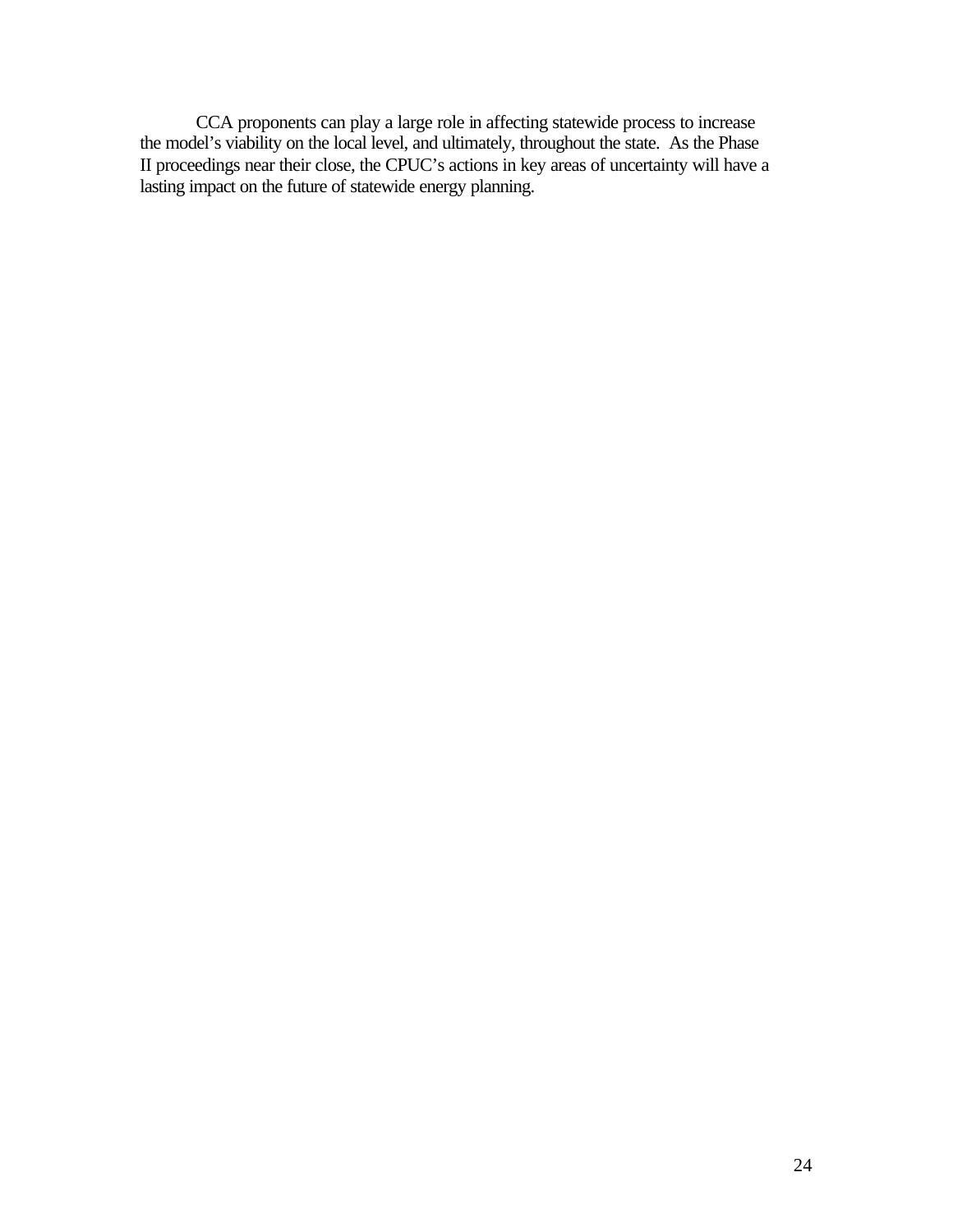# **Exhibit 1**

# **Communities Included in Navigant's Feasibility Analysis**

| <b>Bay Area</b>       | <b>Southern CA</b>   | <b>San Diego Area</b> |  |  |
|-----------------------|----------------------|-----------------------|--|--|
| (served by PG&E)      | (served by SoCal     | (served by SDG&E)     |  |  |
|                       | Edison)              |                       |  |  |
|                       |                      |                       |  |  |
| <b>Berkeley</b>       | <b>Beverly Hills</b> | San Diego County      |  |  |
| Emeryville            | Los Angeles County   | San Marcos            |  |  |
| Oakland               | Torrance             |                       |  |  |
| <b>Marin County</b>   | West Hollywood       |                       |  |  |
| $(11 \text{ Cities})$ |                      |                       |  |  |
| Pleasanton            |                      |                       |  |  |
| Richmond              |                      |                       |  |  |
| Vallejo               |                      |                       |  |  |
|                       |                      |                       |  |  |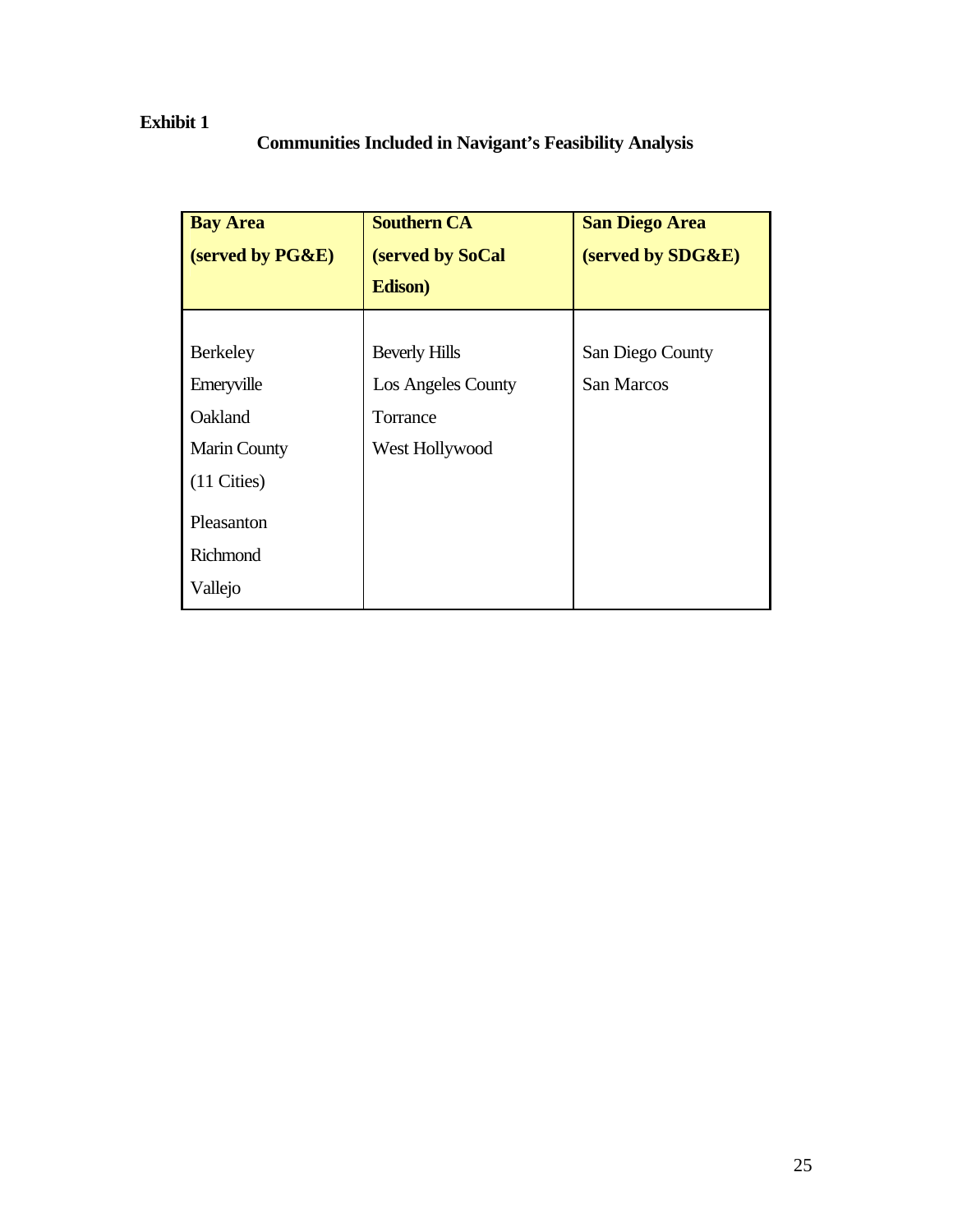#### **Exhibit II.**

**The California Energy Resources Scheduling division at the DWR covered 35% of the three utilities' peak demand and energy requirements in 2001, at the height of the energy crisis. The remaining DWR long-term contracts will only cover approximately 15% of the utilities' requirements by 2010.**



Notes:

(1) For 2001 through 2003, percentage based on MW's scheduled by CERS and CAISO peak demand. PG&E, SCE, and SDG&E primarily account for CAISO total demand. For 2004 and beyond, percentage based on MW's under contract and 2% annual escalation of 'O3 peak demand.

 $(2)$ For 2001 and 2002, percentage based on CERS recorded and energy deliveries to utility customers as reported in utilities financial statements. For 2003 and beyond percentage based on total contract deliveries (excluding surplus sales) and 2% annual escalation of '02 total energy requirements of the three utilities.

source: http://wwwcers.water.ca.gov/

#### **Exhibit III.**





source: http://wwwcers.water.ca.gov/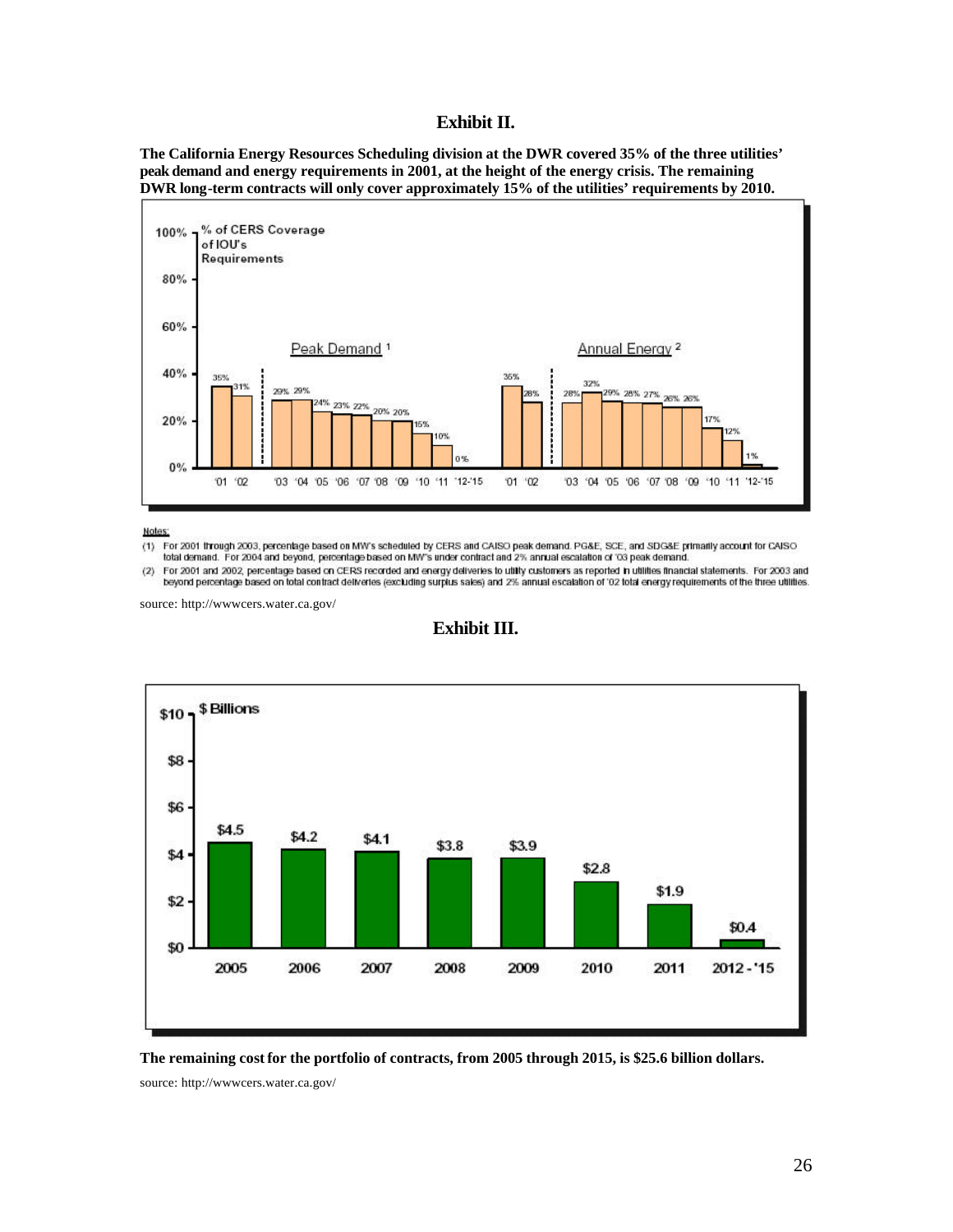#### LIST OF ACRONYMS:

- AB 1890 Assembly Bill 1890
- AB 117 Assembly Bill 117
- CCA Community Choice Aggregation
- CEC California Energy Commission
- CPUC California Public Utilities Commission
- CRS Cost Responsibility Surcharge
- CTC Competition Transition Charge
- DG Distributed Generation
- DWR Department of Water Resources
- FERC Federal Energy Regulatory Commission
- GRC General Rate Case
- IOU Investor Owned Utilities
- JPA Joint Powers Agency
- KW Kilowatt
- KWh Kilowatt hour
- MW Megawatt
- MWh Megawatt hour
- NOPEC Northeast Ohio Public Energy Council
- PG&E Pacific Gas and Electric Company
- PUC Public Utilities Code
- PUCO Public Utilities Commission of Ohio
- RPS Renewable Portfolio Standard
- SCE Southern California Edison Company
- SDG&E San Diego Gas and Electric Company
- SFPUC San Francisco Public Utilities Commission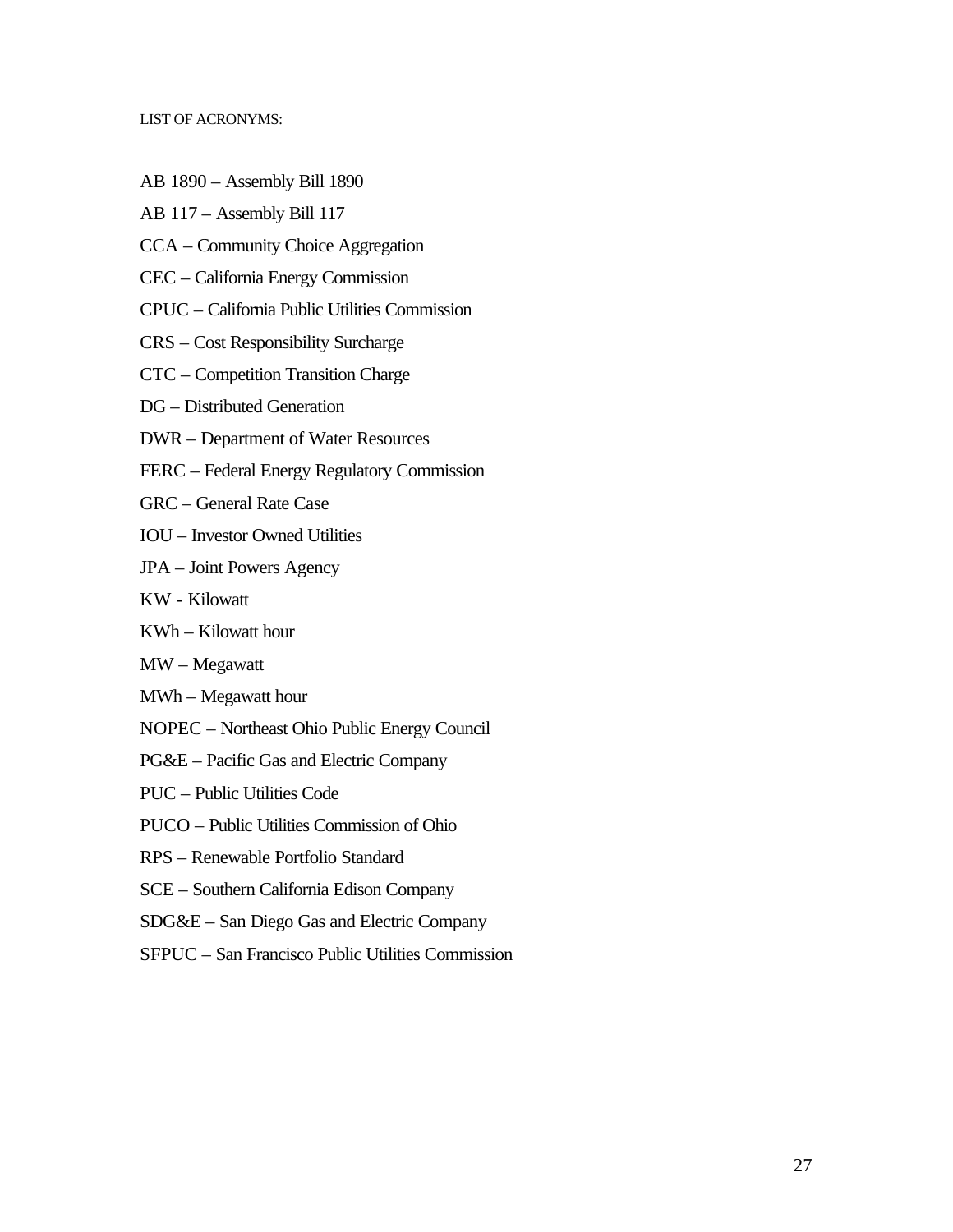## **BIBLIOGRAPHY**

## *Works cited*

- Brown, Matthew, "An Analysis of Opt-Out Aggregation in Ohio and Massachusetts," September 2002, prepared for the National Center for Appropriate Technology's National Energy Affordability and Accessibility Project.
- City of Chula Vista Muncipal Energy Utility Feasibility Analysis, Duncan, Weinberg, Genzer & Pembroke, P.C. McCarthy & Berlin, L.L.P and Navigant Consulting, March 19, 2004.
- "Community Choice Aggregation: Base Case Feasibility Evaluation County of Marin," Navigant Consulting Inc., March 2005.
- "Community Choice Aggregation Draft Implementation Plan," San Francisco Public Utilities Commission, April 7, 2005, Ch. 1 p.6, Ch. 4 p.6.
- "Department of Water Resources Determination of Revenue Requirements For the Period January 1, 2005, Through December 31, 2005," Submitted To The California Public Utilities Commission Pursuant To Sections 80110 and 80134 of the California Water Code.
- Evaluation of Navigant Consulting's Long-term SDG&E Rate Forecast, *Crossborder Energy*, *Prepared for the City of Chula Vista,* March 24, 2004
- Order Instituting Rulemaking to Implement Portions of AB 117 Concerning Community Choice Aggregation, Order Resolving Phase I Issues on Pricing and Costs Attributable to Community Choice Aggregators and Related Matters, Decision 04-12-046 December 16, 2004.
- PG&E Corporation Annual Report, 2004, p. 58.
- PG&E Corporation 2004 10-K.
- Pacific Gas & Electric Company Schedule E-1 Residential Service, filed February 25, 2005.
- Sahley, Caroline, "Electric Consumer Aggregation Options: An Introductory Guide for Non-Profits, Local Governments, and Community Leaders," Green Energy Ohio, May 2001.
- "San Francisco Local Agency Formation Commission: Electric Financial Feasibility Study," R.W. Beck, Inc., January 2004, p.ES-2.
- San Francisco Public Utilities Commission and San Francisco Department of the Environment, "Community Choice Aggregation Draft Implementation Plan," Working Draft, April 7, 2005
- "States Turn to Aggregation to Boost Markets, But Track Record Mixed So Far." *Power Markets Week*, March 31, 2003.
- Whitcomb, Robert, "Bundling Municipal Electricity," *Providence Journal-Bulletin*, April 25, 2002.